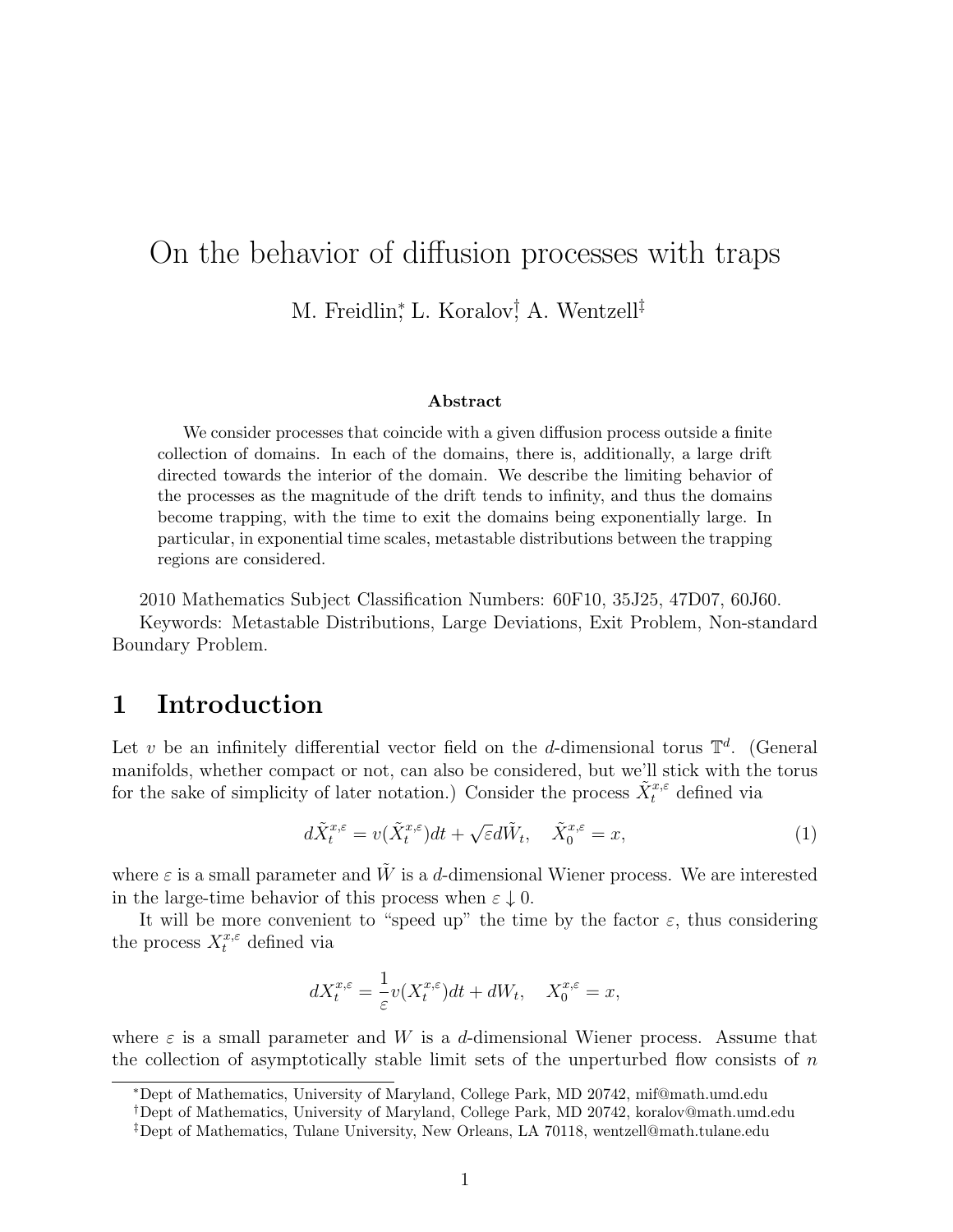equilibrium points  $O_1,...,O_n$ . Let  $D_1,...,D_n$  denote the sets that are attracted to  $O_1,...,O_n$ , respectively. Intuitively, when  $\varepsilon$  is small and t is large,  $X_t^{x,\varepsilon}$  $t^{x,\varepsilon}$  is located near one of these points with overwhelming probability. The transitions between small neighborhoods of the equilibriums are governed by the matrix

$$
V_{ij} = \frac{1}{2} \inf \{ \int_0^T |\dot{\varphi}_s - v(\varphi_s)|^2 ds, \ \varphi_0 = O_i, \varphi_T = O_j \}, \ i, j \in \{1, ..., n\},
$$
 (2)

where the infimum is taken over all  $T \geq 0$  and all absolutely continuous functions  $\varphi$ :  $[0, T] \to \mathbb{T}^d$ . Loosely speaking, for each  $i = 1, ..., n, x \in D_i$ , and  $\lambda > 0$  (except a finite subset of  $\lambda$ 's, as discussed below) there is an index  $k = k(x, \lambda) \in \{1, ..., n\}$  such that

$$
dist(X_{\exp(\lambda/\varepsilon)}^{x,\varepsilon}, O_k) \to 0 \quad \text{in probability as } \varepsilon \downarrow 0. \tag{3}
$$

The equilibrium  $O_k$  is called the metastable state for the process  $X_t^{x,\varepsilon}$  $t^{x,\varepsilon}$  corresponding to the initial point x and time scale  $\exp(\lambda/\varepsilon)$ . The state  $O_k$  can be determined by comparing  $\lambda$ with certain linear expressions involving the numbers  $V_{ij}$  (see Chapter 6 of [4]). Typically, there is a finite set  $\Lambda$  of values of  $\lambda$  where transitions from one metastable state to another happen, i.e., the notion of a metastable state is defined for  $\lambda \in (0,\infty) \setminus \Lambda$ .

On the other hand, for certain geometries of the unperturbed flow, it may happen that  $V_{ij_1} = V_{ij_2}$  for some  $j_1 \neq j_2$  or, more generally, the sums of two distinct collections of  $V_{ij}$ 's may be equal. The analysis of the asymptotics of  $X_t^{x,\varepsilon}$  $t^{x,\varepsilon}$  is then more intricate. The notion of rough symmetry, of which the simplest examples are due to geometric symmetries of the flow, was introduced and to some extent analyzed in [3]. In the presence of rough symmetry, metastable states may need to be replaced by metastable distributions between the asymptotically stable attractors.

In the current paper we analyze an interesting situation where  $V_{ij}$  do not depend on j. Consequently,  $X_t^{x,\varepsilon}$  $t^{x,\varepsilon}$  is distributed between the neighborhoods of several equilibriums at exponential time scales. Now this phenomenon is due not to geometric symmetries but to the vanishing of the vector field in certain regions of the state space. Namely, let  $D_1, ..., D_n$ be open connected domains with infinitely differentiable boundaries  $\partial D_k$ ,  $k = 1, ..., n$ , on the d-dimensional torus  $\mathbb{T}^d$ . The closures  $\overline{D}_k$  are assumed to be disjoint. Let v be a vector field on  $\mathbb{T}^d$  that is equal to zero on  $\mathbb{T}^d \setminus \bigcup_{k=1}^n \overline{D}_k$ . It is assumed to be infinitely differentiable in the sense that there is an infinitely differentiable field on  $\mathbb{T}^d$  that agrees with v on  $\bigcup_{k=1}^n \overline{D}_k$ . Assume, for the moment, that all the points of  $\overline{D}_k$  are attracted to an equilibrium  $O_k \in D_k$ ,  $k = 1, ..., n$  (see Figure 1).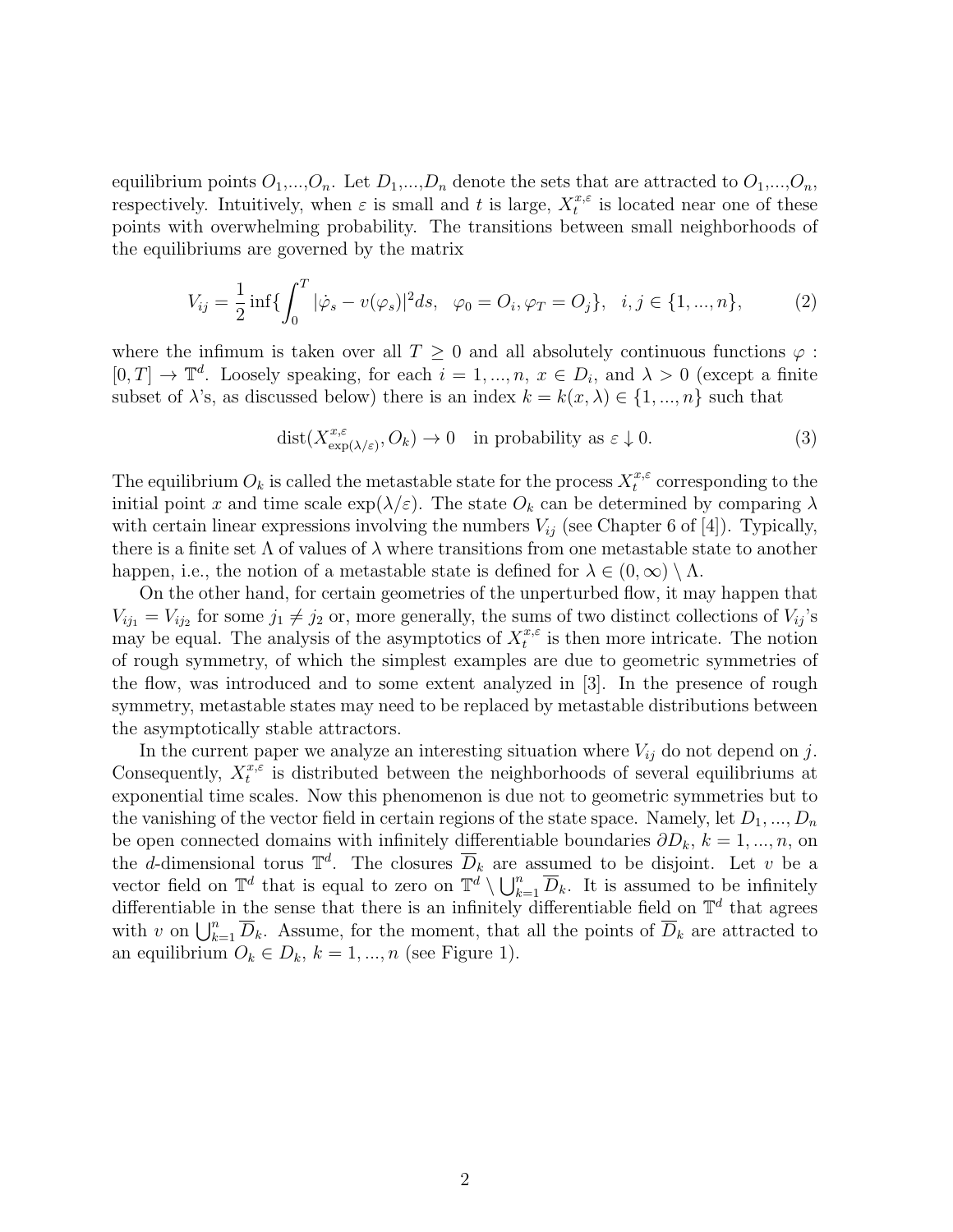

Figure 1: Torus with multiple trapping regions.

The quantities  $V_{ij}$  are easily seen not to depend on j since

$$
\inf \{ \int_0^T |\dot{\varphi}_s - v(\varphi_s)|^2 ds, \ \varphi_0 \in \partial D_i, \varphi_T \in \partial D_j \} =
$$
  

$$
\inf \{ \int_0^T |\dot{\varphi}_s|^2 ds, \ \varphi_0 \in \partial D_i, \varphi_T \in \partial D_j \} = 0,
$$

where the infimum is taken over all  $T > 0$  and  $\varphi \in C^1([0, T], \mathbb{T}^d)$ . There are two issues involved in understanding the transitions of the process  $X_t^{x,\varepsilon}$  between the neighborhoods of different equilibriums. The first issue is to describe how the process that starts near  $O_k$  exits the domain  $D_k$ . Fortunately, this questions has been well-studied. One needs to look at the quasi-potential

$$
V_k(x) = \frac{1}{2} \inf \{ \int_0^T |\dot{\varphi}_s - v(\varphi_s)|^2 ds, \ \varphi_0 = O_k, \varphi_T = x \}, \ x \in \partial D_k,
$$
 (4)

where the infimum is taken over all  $T \geq 0$  and all  $\varphi \in C^1([0,T], \overline{D}_k)$ . If the minimum of  $V_k(x)$ ,  $x \in \partial D_k$ , is achieved at a single point  $x_k$ , then the process starting near  $O_k$  exits  $D_k$  in a small neighborhood of  $x_k$  with probability that tends to one as  $\varepsilon \downarrow 0$  (see Chapter 4 of [4]). The time to exit is of order  $\exp(V_k(x_k)/\varepsilon)$ . Even if the minimum is not achieved at a single point, there are cases when the exit from the domain is well understood (e.g., in the simplest example when v is spherically symmetric and  $D_k$  is a ball centered at  $O_k$ , also see [1] and references there). We'll simply assume that for each compact  $K \subset D_k$ , the exit time (appropriately re-scaled) and the exit location have limiting distributions that do not depend on the starting point within  $K$ , as in the case of a single minimum for the quasi-potential and in the symmetric case mentioned above.

The second issue concerns the transitions between the domains  $D_k$ , i.e., the behavior of the process  $X_t^{x,\varepsilon}$  on  $\mathbb{T}^d \setminus \bigcup_{k=1}^n D_k$ . In order to get a meaningful limiting object, we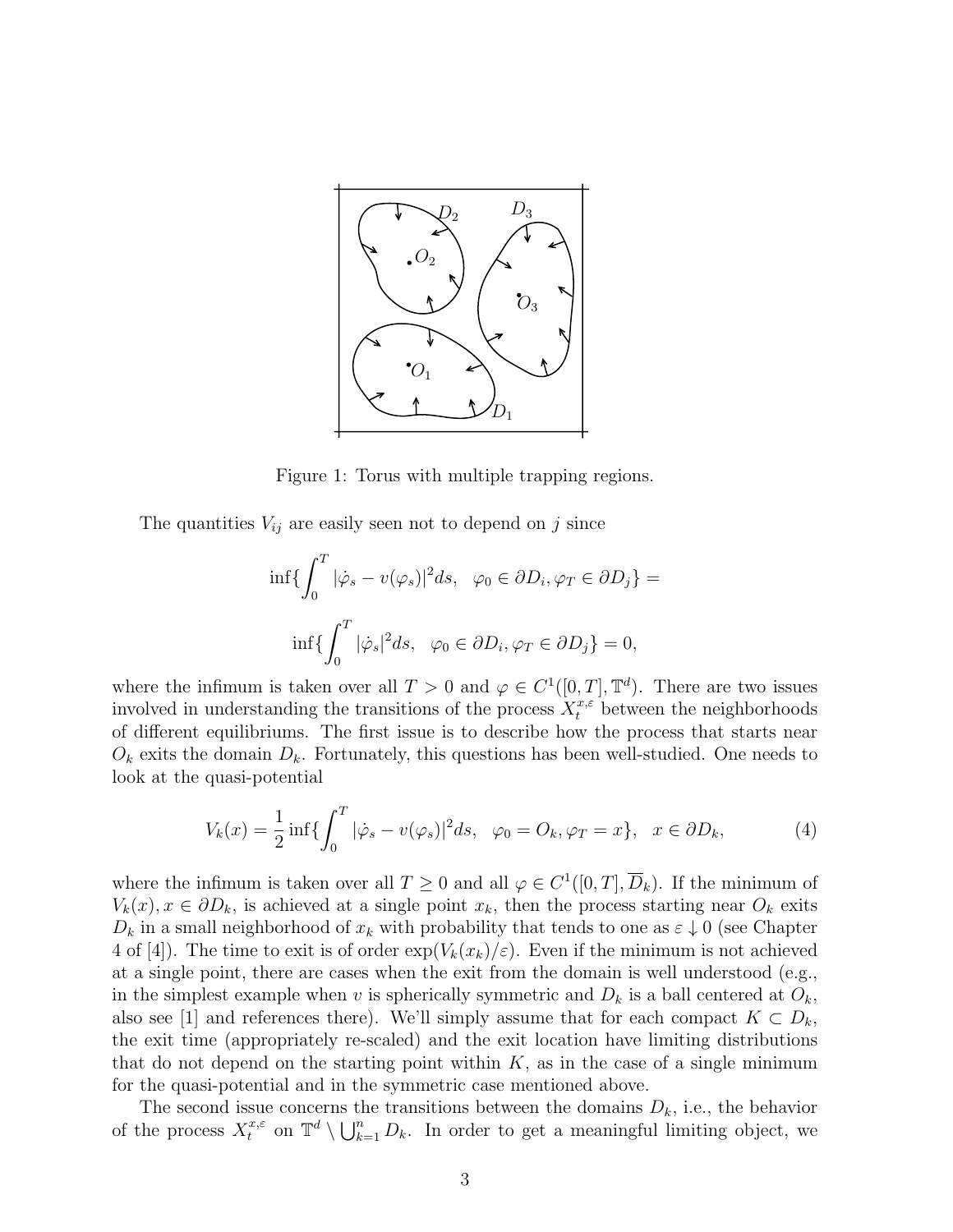introduce a new process  $Y_t^{x,\varepsilon}$  by running the clock only when  $X_t^{x,\varepsilon} \in \mathbb{T}^d \setminus \bigcup_{k=1}^n D_k$ . While this process obviously coincides with a Wiener process away from boundary  $\bigcup_{k=1}^{n} \partial D_k$ , the regions  $D_k$  still play an important role by trapping the process when it reaches the boundary and then re-distributing it on  $\partial D_k$ . The description of the limiting behavior of  $Y_t^{x,\varepsilon}$  $\tau_t^{x,\varepsilon}$  is the main result of this paper.

In Section 2, we describe the limiting process. It belongs to a peculiar class of processes that, it seems, have not been discussed in the literature previously. In Section 3, we prove the convergence of  $Y_t^{x,\varepsilon}$  $t^{x,\varepsilon}$  to the limit. In Section 4, we describe the asymptotics of the original process  $X_t^{x,\varepsilon}$  at exponential time scales and make several additional remarks.

One of the motivations for this paper is the study of cluster formation for particles moving in a short-range potential (see [5], [7] and references therein). The unperturbed motion of particles is governed by the equation

$$
\dot{X}_t^x = v(X_t^x) := -\nabla A(X_t^x), \quad X_0^x = x \in \mathbb{T}^d,
$$

where  $A(x) = \sum_{k=1}^{n} A_k(x)$ . Here  $A_k$ ,  $k = 1, ..., n$ , are continuous, supported in  $D_k$ , and each has a unique local maximum  $O_k$  in  $D_k$ . By saying that the potential is short-range, we mean that the supports of the functions  $A_k$  do not overlap (see Section 4 for a more general discussion). Since the vector field is potential in this example, we simply have  $V_k = 2A_k(O_k)$  for the quasi-potentials  $V_k$  defined in (4). Therefore, the perturbed process  $\tilde{X}^{x,\varepsilon}_t$ , defined in (1), exits  $D_k$  in time that is logarithmically equivalent to  $\exp(2A_k\tilde{(O_k)}/\varepsilon)$ ([4], Chapter 4). The analysis of the limiting behavior of  $Y_{t_{\infty}}^{x,\varepsilon}$  applies in this case. As we discussed, this allows one to describe the distribution of  $\tilde{X}^{x,\varepsilon}_{T(\varepsilon)}$  (and its time-changed version  $X_t^{x,\varepsilon}$  $t^{x,\varepsilon}$ ) for  $T(\varepsilon) \sim \exp(\lambda/\varepsilon), \lambda > 0.$ 

## 2 Description of the limiting process

In this section, we define the family of processes  $X_t^x$ , which later will be proved to be the limiting processes for  $Y_t^{x,\varepsilon}$  as  $\varepsilon \downarrow 0$ . Let  $D_1, ..., D_n \subset \mathbb{T}^d$  be open connected domains with infinitely differentiable boundaries  $\partial D_k$ ,  $k = 1, ..., n$ . The closures  $\overline{D}_k$  are assumed to be disjoint. Let  $U = \mathbb{T}^d \setminus \bigcup_{k=1}^n \overline{D}_k$ . The closure of this domain will be denoted by  $\overline{U}$ . Let  $U'$ be the metric space obtained from U by identifying all points of  $\partial D_k$ , turning every  $\partial D_k$ ,  $k = 1, \ldots, n$ , into one point  $d_k$ .

The family of processes  $X_t^x$ ,  $x \in U'$ , will be defined in terms of its generator. Since we expect  $X_t^x$  to coincide with a Wiener process inside U, the generator coincides with  $\frac{1}{2}\Delta$  on a certain class of functions. The domain, however, should be restricted by certain boundary conditions to account for non-trivial behavior of  $X_t^x$  on the boundary of U. We'll use the Hille-Yosida theorem stated here in the form that is convenient for considering closures of linear operators (see [8]).

**Theorem 2.1.** Let K be a compact space,  $C(K)$  be the space of continuous functions on it. The space  $C(K)$  is endowed with the supremum norm. Suppose that a linear operator A on  $C(K)$  has the following properties: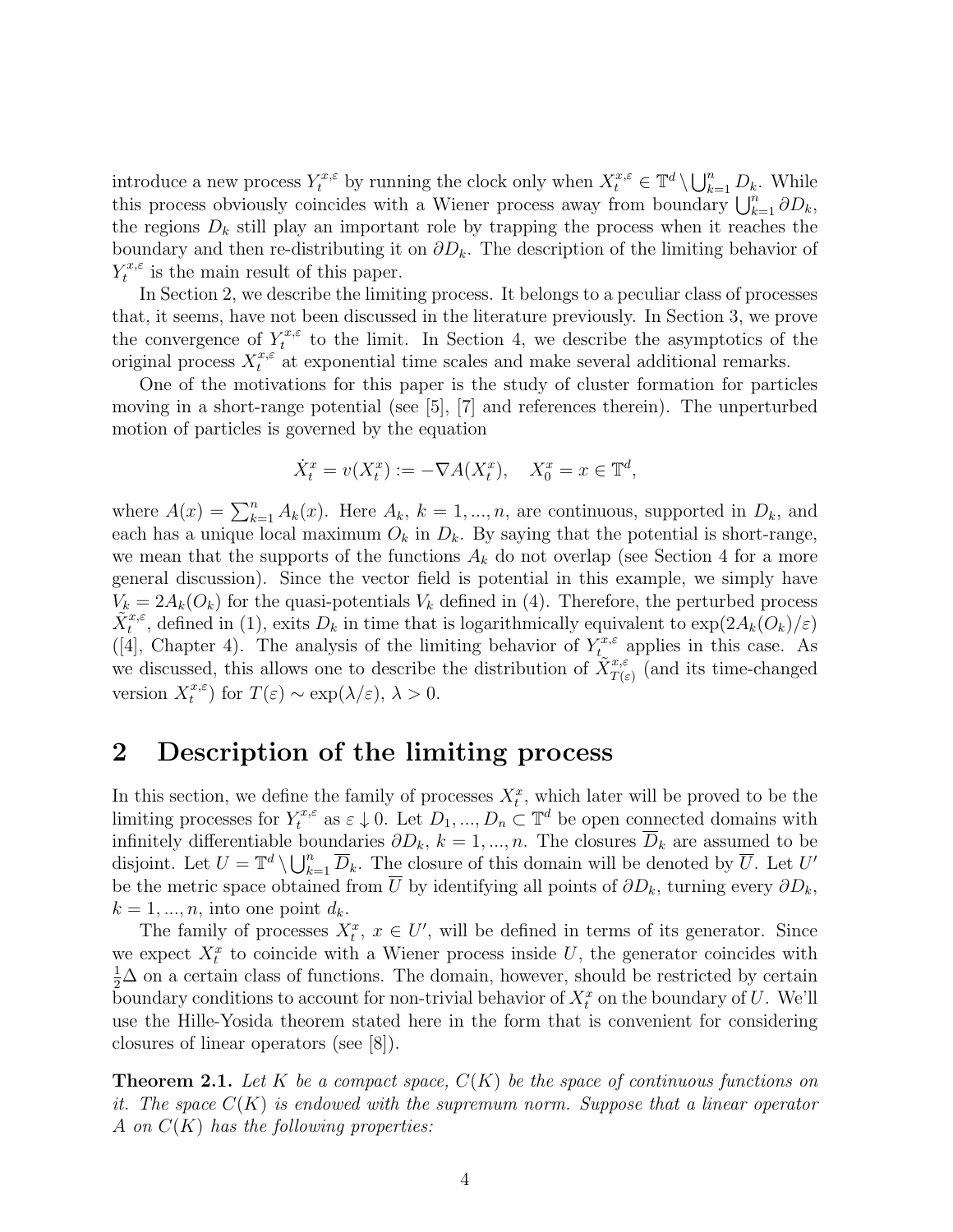(a) The domain  $\mathcal{D}(A)$  is dense in  $C(K)$ ;

(b) The constant function 1 belongs to  $\mathcal{D}(A)$  and  $A1 = 0$ ;

(c) The maximum principle: If S is the set of points where a function  $f \in \mathcal{D}(A)$ reaches its maximum, then  $Af(x) \leq 0$  for at least one point  $x \in S$ .

(d) For a dense set  $\Psi \subseteq C(K)$ , for every  $\psi \in \Psi$ , and every  $\lambda > 0$ , there exists a solution  $f \in \mathcal{D}(A)$  of the equation  $\lambda f - Af = \psi$ .

Then the operator A is closable and its closure A is the infinitesimal generator of a unique semi-group of positivity-preserving operators  $T_t$ ,  $t \geq 0$ , on  $C(K)$  with  $T_t \mathbf{1} = \mathbf{1}$ ,  $||T_t|| \leq 1.$ 

Suppose that we are given positive finite measures  $\nu_1, ..., \nu_n$  concentrated on  $\partial D_1, ..., \partial D_n$ , respectively. The Hille-Yosida theorem will be applied to the space  $K = U'$ . Let us define the linear operator  $A$  in  $C(U')$ . First we define its domain. It consists of all functions  $f \in C(U')$  that satisfy the following conditions:

(1) f is twice continuously differentiable in  $U$ ;

(2) The limits of all the first and second order derivatives of f exist at all the points of the boundary  $\partial U = \bigcup_{k=1}^n \partial D_k;$ 

(3) There are constants  $g_1, ..., g_n$  such that

$$
\lim_{y \in U, \text{dist}(y, \partial D_k)\downarrow 0} \Delta f(y) = g_k, \quad k = 1, ..., n;
$$

(4) For each  $k = 1, ..., n$ ,

$$
\int_{\partial D_k} \langle \nabla f(x), n(x) \rangle \nu_k(dx) = 0,\tag{5}
$$

where  $n(x)$  is the unit exterior normal at  $x \in \partial D_k$  (with respect to U).

For  $f \in \mathcal{D}(A)$  and  $x \in U'$ , we define

$$
Af = \begin{cases} \frac{1}{2}\Delta f(x), & \text{if } x \in U, \\ \frac{1}{2}g_k, & \text{if } x = d_k, \quad k = 1, ..., n. \end{cases}
$$

Let us check that the conditions of the Hille-Yosida theorem are satisfied.

(a) Consider the set G of functions g that are infinitely differentiable and have the following property: for each  $k = 1, ..., n$  there is a set  $V_k$  open in U' such that  $\partial D_k \subset V_k$ and g is constant on  $V_k$ . It is clear that  $G \subset \mathcal{D}(A)$  and G is dense in  $C(U')$ .

(b) Clearly  $\mathbf{1} \in \mathcal{D}(A)$  and  $A\mathbf{1} = 0$ .

(c) If f has a maximum at  $x \in U$ , it is clear that  $\Delta f(x) \leq 0$ . Now suppose that f has a maximum at  $d_k$ . We can view f as an element of  $C^2(\overline{U})$  that is constant on each component of the boundary, in particular on  $\partial D_k$ . Note that  $\langle \nabla f(x), n(x) \rangle$  is identically zero on  $\partial D_k$ , since otherwise it would be negative at some points due to (5), which would contradict the fact that f reaches its maximum on  $\partial D_k$ . Then the second derivative of f in the direction of n is non-positive at all points  $x \in \partial D_k$ . Since f is constant on  $\partial D_k$ , its second derivative in any direction tangential to the boundary is equal to zero. Therefore,  $\Delta f(x) \leq 0$  for  $x \in \partial D_k$ , i.e.,  $Af(d_k) \leq 0$ , as required.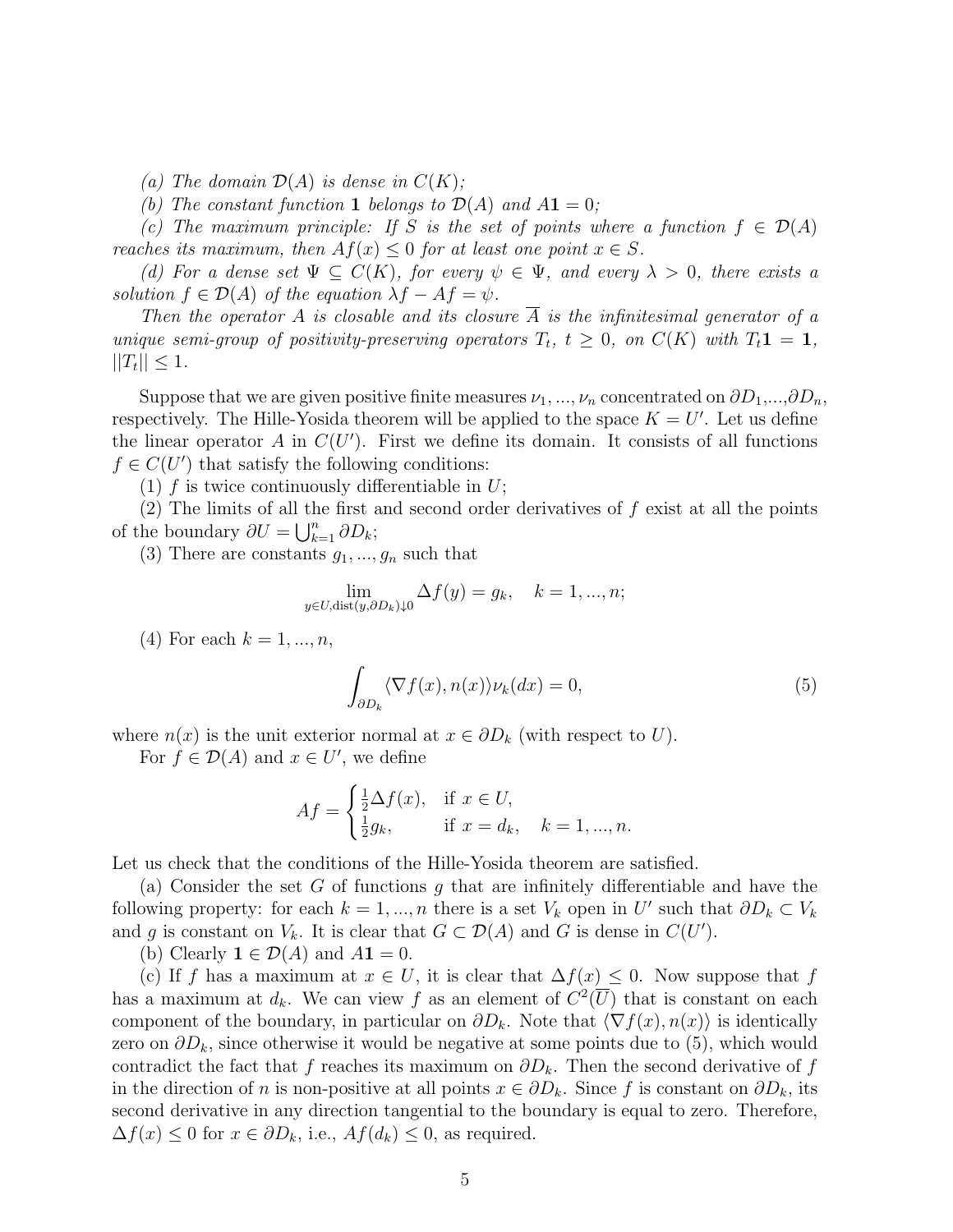(d) Let  $\Psi$  be the set of functions  $\psi \in C(U')$  that have limits of all the first order derivatives as  $y \to x, y \in U$ , at all points  $x \in \partial U$ . It is clear that  $\Psi$  is dense in  $C(U')$ . Let  $\tilde{f} \in C^2(\overline{U})$  be the solution of the equation  $\lambda \tilde{f} - \frac{1}{2} \Delta \tilde{f} = \psi$  in U,  $\tilde{f} = 0$  on  $\partial U$ . Let  $h_k \in C^2(\overline{U})$  be the solution of the equation

$$
\lambda h_k(x) - \frac{1}{2} \Delta h_k(x) = 0, \quad x \in U,
$$
  

$$
h_k(x) = 1, \quad x \in \partial D_k; \qquad h_k(x) = 0, \quad x \in \partial U \setminus \partial D_k.
$$

Let us look for the solution  $f \in \mathcal{D}(A)$  of  $\lambda f - Af = \psi$  in the form  $f = \widetilde{f} + \sum_{k=1}^n c_k h_k$ . We get n linear equations for  $c_1, ..., c_n$ . The solution is unique because of the maximum principle. Therefore, the determinant of the system is non-zero, and the solution exists for all the right hand sides.

Let  $\overline{A}$  be the closure of A. Let  $T_t$ ,  $t \geq 0$ , be the corresponding semi-group on  $C(U')$ , whose existence is guaranteed by the Hille-Yosida theorem. By the Riesz-Markov-Kakutani representation theorem, for  $x \in U'$  there is a measure  $P(t, x, dy)$  on  $(U', \mathcal{B}(U'))$ such that

$$
(T_t f)(x) = \int_{U'} f(y) P(t, x, dy), \quad f \in C(U').
$$

It is a probability measure since  $T<sub>t</sub>1 = 1$ . Moreover, it can be easily verified that  $P(t, x, B)$ is a Markov transition function. Let  $X_t^x$ ,  $x \in U'$ , be the corresponding Markov family. In order to show that a modification with continuous trajectories exists, it is enough to check that  $\lim_{t\downarrow 0} P(t, x, B)/t = 0$  for each closed set B that doesn't contain x (Theorem I.5 of [6], see also [2]). Let  $f \in \mathcal{D}(A)$  be a non-negative function that is equal to one on  $B$  and whose support doesn't contain  $x$ . Then

$$
\lim_{t \downarrow 0} \frac{P(t, x, B)}{t} \le \lim_{t \downarrow 0} \frac{(T_t f)(x) - f(x)}{t} = Af(x) = 0,
$$

as required. Thus  $X_t^x$  can be assumed to have continuous trajectories.

## 3 Convergence of the trace of the process

In this section, we prove the convergence of  $Y_t^{x,\varepsilon}$ <sup> $\tau_t^{x,\varepsilon}$ </sup>, obtained from  $X_t^{x,\varepsilon}$  by running the clock only when the process is in  $\overline{U}$ , to the limiting process  $X_t^x$ .

Let v be a vector field that is smooth in  $\bigcup_{k=1}^n \overline{D}_k$  (i.e., it admits a smooth continuation from  $\bigcup_{k=1}^n \overline{D}_k$  to the whole space) and is equal to zero outside  $\bigcup_{k=1}^n \overline{D}_k$ .

Let

$$
a(x) = \langle v(x), n(x) \rangle, \ \ x \in \partial U,
$$

where *n* is the unit exterior normal to the boundary (with respect to  $U$ ). We'll assume that  $a(x) > 0$  for all  $x \in \partial U$ . Recall that the process  $X_t^{x,\varepsilon}$  $t^{x,\varepsilon}$  is defined via

$$
dX_t^{x,\varepsilon} = \frac{1}{\varepsilon}v(X_t^{x,\varepsilon})dt + dW_t, \quad X_0^{x,\varepsilon} = x.
$$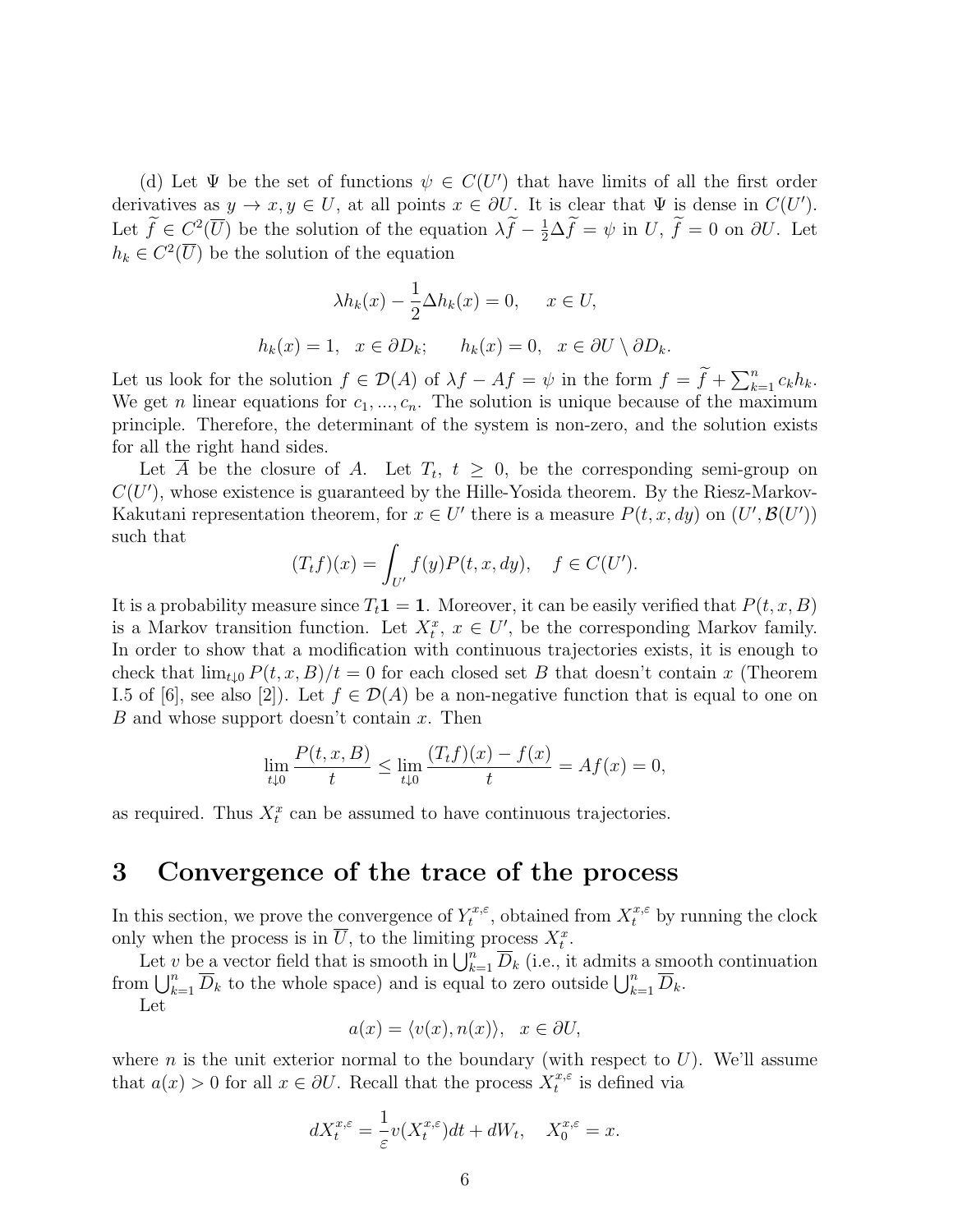For  $B \subset \mathbb{T}^d$ , let  $\tau^{x,\varepsilon}(B) = \inf\{t \geq 0 : X_t^{x,\varepsilon} \in B\}$ . Let  $\mu_k^{x,\varepsilon}$  $k_k^{x,\varepsilon}$  be the measure on  $\partial D_k$  induced by  $X^{x,\varepsilon}_{\tau^{x,\varepsilon}}$  $\tau^{x,\varepsilon}$ <sub> $\tau^{x,\varepsilon}(\partial D_k)$ </sub>. We'll assume that there are measures  $\mu_k$ ,  $k = 1, ..., n$ , such that for each compact set  $K \subset D_k$  and each continuous function  $\varphi$  on  $\partial D_k$  we have

$$
\lim_{\varepsilon \downarrow 0} \int_{\partial D_k} \varphi d\mu_k^{x,\varepsilon} = \int_{\partial D_k} \varphi d\mu_k \tag{6}
$$

uniformly in  $x \in K$ . Define the measures  $\nu_k$  via

$$
\nu_k(dx) = (2a(x))^{-1}\mu_k(dx), \quad x \in \partial D_k. \tag{7}
$$

Let  $X_t^x$  be the Markov family of continuous U'-valued processes defined above, corresponding to the measures  $\nu_k$ ,  $k = 1, ..., n$ . As discussed in the Introduction, if the minimum of the quasi-potential  $V_k(x)$  defined in (4) is achieved at a single point  $x_k$ , then (6) is satisfied with  $\mu_k$  being the delta-measure at  $x_k$ . Then  $\nu_k$  is a constant multiple of the delta-measure, and the integral condition (5) becomes simply  $\langle \nabla f(x_k), n(x_k) \rangle = 0.$ 

Define

$$
s(t) = \inf(s : \lambda(u : u \le s, X_u^{x, \varepsilon} \in \overline{U}) > t)),
$$

where  $\lambda$  is the Lebesgue measure on the real line, and let

$$
Y_t^{x,\varepsilon} = X_{s(t)}^{x,\varepsilon}.\tag{8}
$$

Thus  $Y_t^{x,\varepsilon}$  $t^{x,\varepsilon}$  is a right-continuous process with values in  $\overline{U}$ , which also can be viewed as a continuous U'-valued process. It can be obtained from  $X_t^{x,\varepsilon}$  by running the clock only when  $X_t^{x,\varepsilon}$  $t^{x,\varepsilon}$  is in  $\overline{U}$ . The main result of this section is the following.

**Theorem 3.1.** For each  $x \in U'$ , the measures on  $C([0,\infty), U')$  induced by the processes  $Y_t^{x,\varepsilon}$  $\mathcal{E}_t^{x,\varepsilon}$  converge weakly, as  $\varepsilon \downarrow 0$ , to the measure induced by  $X_t^x$ .

The key ingredient in the proof of this theorem is the following proposition.

**Proposition 3.2.** Suppose that  $f \in \mathcal{D}(A)$ . Then

$$
\lim_{\varepsilon \downarrow 0} \mathcal{E}\left(f(Y_t^{x,\varepsilon}) - f(x) - \frac{1}{2} \int_0^t \Delta f(Y_u^{x,\varepsilon}) du\right) = 0
$$
\n(9)

for each  $t \geq 0$ , uniformly in  $x \in \overline{U}$ .

Proof. For the sake of notational simplicity, we'll assume that there is just one domain where the vector field  $v$  is non-zero. This does not lead to any loss of generality as the proof in the case of multiple domains is similar. We'll denote the domain by D and will drop the subscript  $k$  from the notation everywhere. For example,  $(5)$  now takes the form

$$
\int_{\partial D} \langle \nabla f(x), n(x) \rangle d\nu(x) = 0.
$$
\n(10)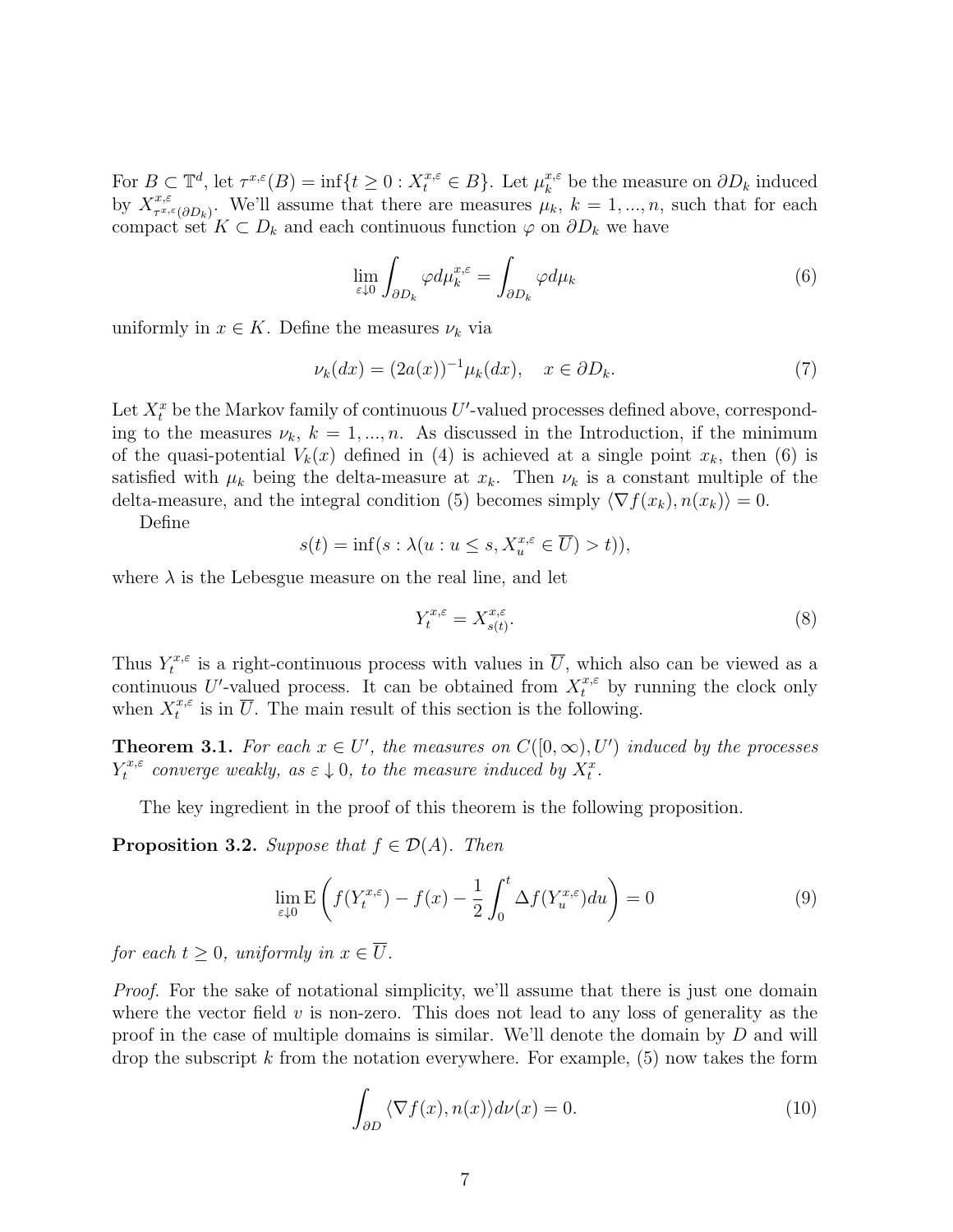Let  $S_r = \{x \in \overline{U} : dist(x, \partial D) = r\}$  for  $r \geq 0$ ,  $S_r = \{x \in D : dist(x, \partial D) = -r\}$ for  $r < 0$ . These are smooth surfaces if r is sufficiently small. Let  $\Gamma_r = \{x \in \overline{U} :$  $dist(x, \partial D) \leq r$ } for  $r \geq 0$ .

Let  $\sigma_0^{x,\varepsilon} = 0$ ,  $\tau_1^{x,\varepsilon} = \tau^{x,\varepsilon}(\partial D)$ ,  $\sigma_n^{x,\varepsilon} = \inf(t \geq \tau_n^{x,\varepsilon} : X_t^{x,\varepsilon} \in S_{\sqrt{\varepsilon}}$ ,  $n \geq 1$ , while  $\tau_n^{x,\varepsilon} = \inf(t \geq \sigma_{n-}^{x,\varepsilon})$  $x_{n-1}^{x,\varepsilon}: X_t^{x,\varepsilon} \in \partial D$ ,  $n \geq 2$ . Then

$$
E\left(f(Y_t^{x,\varepsilon}) - f(x) - \frac{1}{2} \int_0^t \Delta f(Y_u^{x,\varepsilon}) du\right) =
$$
  
\n
$$
E\sum_{n=1}^{\infty} \left( f(X_{\tau_n^{x,\varepsilon}, s(s)}^{x,\varepsilon}) - f(X_{\sigma_{n-1}^{x,\varepsilon}, s(t)}^{x,\varepsilon}) - \frac{1}{2} \int_{\sigma_{n-1}^{x,\varepsilon}, s(t)}^{\tau_n^{x,\varepsilon}, s(t)} \Delta f(X_u^{x,\varepsilon}) du\right) +
$$
  
\n
$$
E\sum_{n=1}^{\infty} \left( f(X_{\sigma_n^{x,\varepsilon}, s(s)}^{x,\varepsilon}) - f(X_{\tau_n^{x,\varepsilon}, s(t)}^{x,\varepsilon}) - \frac{1}{2} \int_{\tau_n^{x,\varepsilon}, s(t)}^{\sigma_n^{x,\varepsilon}, s(t)} \Delta f(X_u^{x,\varepsilon}) du\right),
$$
\n(11)

where we put  $\Delta f \equiv 0$  on D. The first expectation on the right hand side is equal to zero since  $X_t^{x,\varepsilon}$  $t^{x,\varepsilon}$  is a Wiener process on U. Our goal is to show that the second expectation tends to zero. We separate the proof into several steps, most of which concern the stopping times  $\sigma_n^{x,\varepsilon}$  and the behavior of the process near  $\partial D$ .

1) In order to deal with the second expectation on the right hand side of (11), we need to control the number of terms in the sum.

**Lemma 3.3.** There is  $c = c(t) > 0$  such that

$$
P(\sigma_n^{x,\varepsilon} \le s(t)) \le \exp(-cn\sqrt{\varepsilon}), \quad x \in \overline{U}, \ n \ge 2. \tag{12}
$$

*Proof.* Since  $\partial D$  is smooth, there is  $r > 0$  such that the ball of radius r tangent to  $\partial D$ at x lies entirely in  $\overline{U}$ . Let  $\eta^{\varepsilon}$  be the time it takes a Wiener process starting inside a ball at x hes entirely in  $\sigma$ . Let  $\eta$  be the time it takes a widdler process starting inside a band of radius r at a distance  $\sqrt{\varepsilon}$  from the boundary to reach the boundary. It is easy to see that there is  $c = c(t) > 0$  such that

$$
P(\eta^{\varepsilon} \le t) \le \exp(-c\sqrt{\varepsilon}).
$$

Therefore, if  $\eta_k^{\varepsilon}$ ,  $k \geq 1$ , is a sequence of such independent random variables, then

$$
P(\eta_1^{\varepsilon} + \dots + \eta_n^{\varepsilon} \le t) \le \exp(-cn\sqrt{\varepsilon}), \quad n \ge 1.
$$
 (13)

By our construction,  $P(\tau_n^{x,\varepsilon} - \sigma_{n-1}^{x,\varepsilon} > z | X_{\sigma_x^{x,\varepsilon}}^{x,\varepsilon})$  $\binom{x,\varepsilon}{\sigma_{n-1}^{x,\varepsilon}} \geq P(\eta^{\varepsilon} > z)$  for each  $n \geq 2$  and  $z > 0$ . Therefore, estimate (12), with  $\tau_{n+1}^{x,\varepsilon}$  instead of  $\sigma_n^{x,\varepsilon}$ , follows from (13) and the strong Markov property. Thus, the original formula (12) also holds, with a different constant c.  $\Box$ 

2) Next, we consider auxiliary processes that will appear later, when we analyze the behavior of  $X_t^{x,\varepsilon}$  $x_t^{x,\varepsilon}$  in the vicinity of  $\partial D$ . First, consider a one-dimensional process  $Z_t^z$  that satisfies

$$
dZ_t^z = dB_t - \mathbf{v}\chi_{(-\infty,0)}(Z_t^z)dt, \quad Z_0^z = z,
$$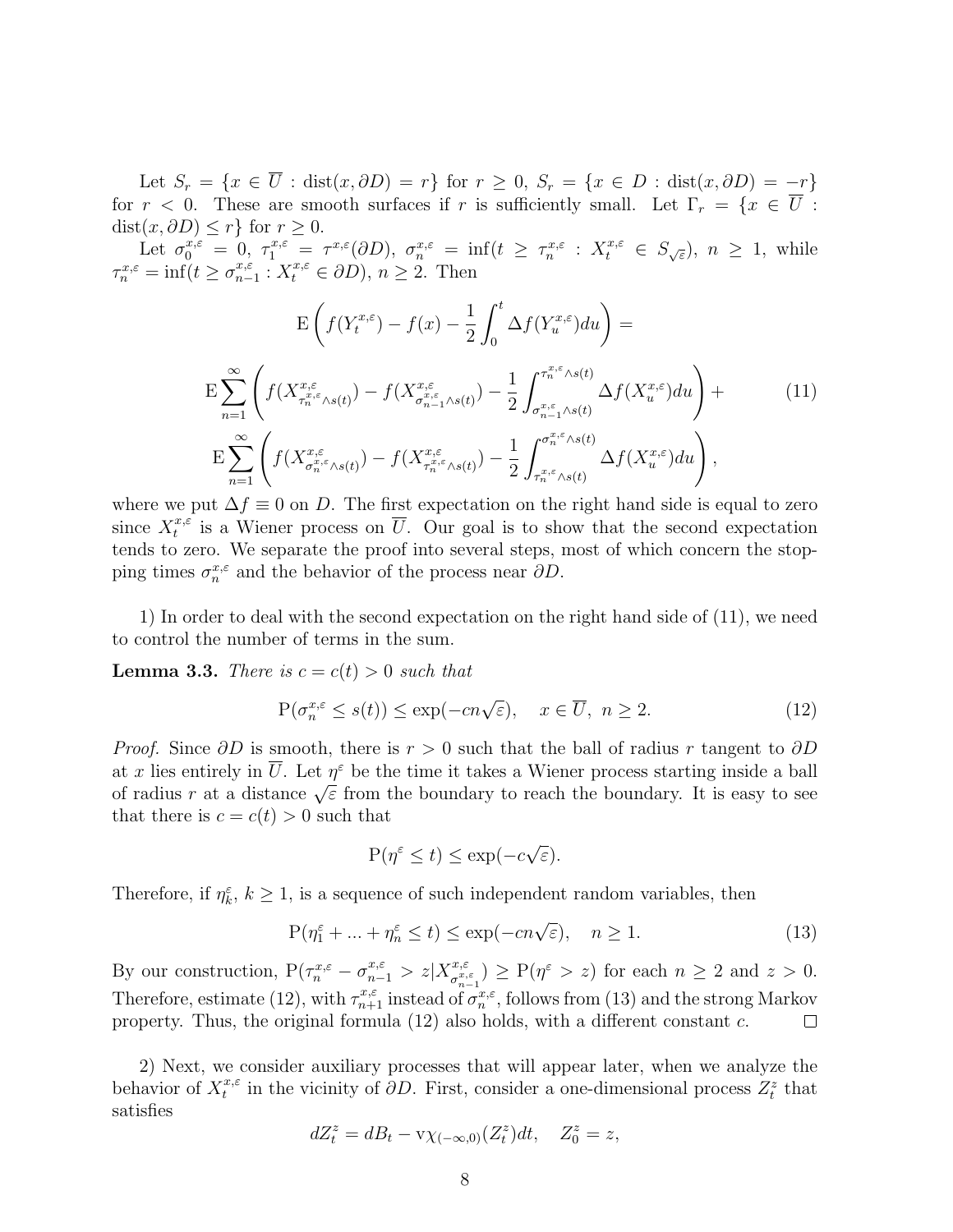where  $v > 0$  and  $B_t$  is a one-dimensional Wiener process. Also consider its perturbation defined via

$$
d\widetilde{Z}_t^z = dB_t - \mathbf{v}\chi_{(-\infty,0)}(\widetilde{Z}_t^z)dt + A_t^z dt, \quad \widetilde{Z}_0^z = z,
$$
\n(14)

where  $A_t^z$  is a continuous adapted process satisfying  $|A_t^z| \leq v/2$ . It is easy to see that for each  $\eta > 0$  there is a  $z_0 < 0$  such that

$$
\mathcal{P}(\sup_{t\geq 0} \widetilde{Z}_t^{z_0} \geq 0) \leq \eta,\tag{15}
$$

while for each  $z_0 < 0$  there is a  $t_0$  such that for  $z \in [z_0, 1]$ ,

$$
P(\widetilde{Z}_t^z \text{ reaches } \{z_0\} \cup \{1\} \text{ before time } t_0) \ge 1 - \eta. \tag{16}
$$

A direct calculation shows that

$$
P(\sup_{t\geq 0} Z_t^0 \geq 1) = (1+2v)^{-1}.
$$

Fix such  $z_0$  that (15) holds and

$$
P(Z_t^0 \text{ reaches 1 before reaching } z_0) \ge (1+2v)^{-1} - \eta. \tag{17}
$$

By the Girsanov formula, whose use is justified by (16) with  $\overline{Z_t^z}$  replaced by  $Z_t^0$ , there is  $x > 0$  such that

$$
P(\widetilde{Z}_t^0 \text{ reaches 1 before reaching } z_0) \in [(1+2v)^{-1} - 3\eta, (1+2v)^{-1} + 3\eta],
$$
 (18)

provided that  $|A_t^0| \leq \varkappa$ . Below we'll encounter a related  $\varepsilon$ -dependent process. Namely, suppose that  $(\widetilde{Z}_t^{z,\varepsilon},\widehat{Z}_t^{z,\varepsilon}) \in \mathbb{R} \times \mathbb{R}^{d-1}$  satisfy

$$
d\widetilde{Z}^{z,\varepsilon}_t = d\widetilde{B}_t - \frac{\mathrm{v}}{\varepsilon} \chi_{(-\infty,0)}(\widetilde{Z}^{z,\varepsilon}_t)dt + \frac{\widetilde{A}^z_t}{\varepsilon}dt, \quad \widetilde{Z}^{z,\varepsilon}_0 = \widetilde{z},\tag{19}
$$

$$
d\widehat{Z}^{z,\varepsilon}_t = \sigma(\widetilde{Z}^{z,\varepsilon}_t, \widehat{Z}^{z,\varepsilon}_t) d\widehat{B}_t + \frac{\widehat{A}^z_t}{\varepsilon} dt, \quad \widehat{Z}^{z,\varepsilon}_0 = \widehat{z}, \tag{20}
$$

where  $B_t$  is a one-dimensional Wiener process,  $B_t$  is a d-dimensional Wiener process, possibly correlated with  $\widetilde{B}_t$ ,  $\sigma$  is a  $(d-1) \times d$  matrix, and  $z = (\widetilde{z}, \widehat{z}) \in \mathbb{R}^d$ . We'll assume that there is  $C > 0$  such that

$$
|\tilde{A}_t^z| \le \text{v}/2, \quad |\sigma|, |\tilde{A}_t^z| \le C. \tag{21}
$$

For  $A \subset \mathbb{R}$ , let  $\tilde{\tau}^{z,\varepsilon}(A) = \inf\{t \geq 0 : \tilde{Z}_t^{z,\varepsilon} \in A\}.$ **Lemma 3.4.** There are  $\varepsilon_0 > 0$  and  $L > 0$  such that

$$
\mathcal{E}\left(\lambda(t:\widetilde{Z}_{t}^{0,\varepsilon}\in[0,\varepsilon],t\leq\widetilde{\tau}^{0,\varepsilon}(\{-\sqrt{\varepsilon}\}\cup\{\varepsilon\}))\right)\leq L\varepsilon^{2},\tag{22}
$$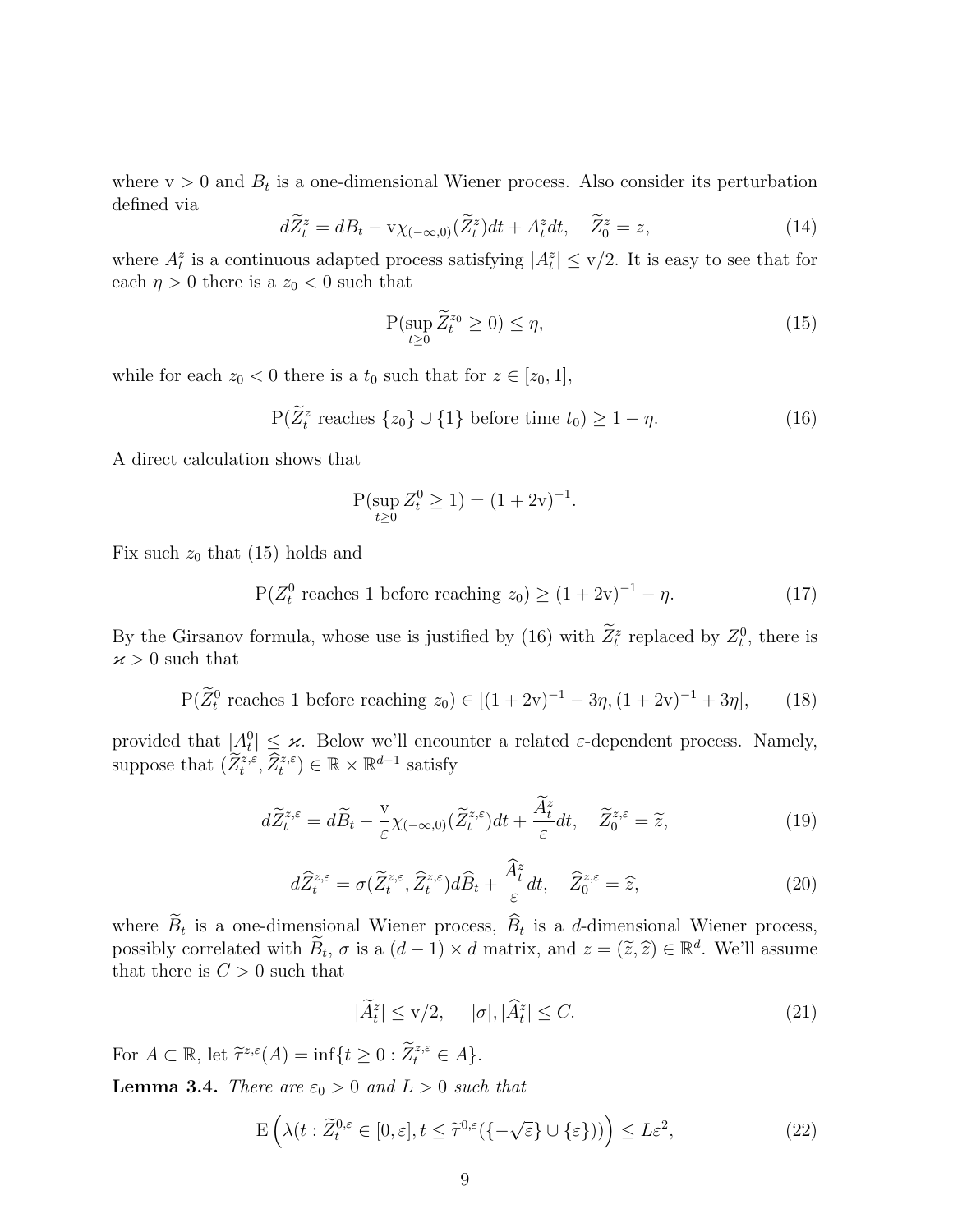provided that  $\varepsilon \leq \varepsilon_0$ . If, additionally,

$$
|\widetilde{A}_t^0| \le \varkappa(\varepsilon) \quad \text{whenever} \quad |\widetilde{Z}_t^{0,\varepsilon}| + |\widehat{Z}_t^{0,\varepsilon}| \le \sqrt{\varepsilon}, \quad \text{with} \ \ \varkappa(\varepsilon) \downarrow 0 \ \text{as} \ \varepsilon \downarrow 0,\tag{23}
$$

then

$$
\lim_{\varepsilon \downarrow 0} \mathbf{P}\left(\tilde{\tau}^{0,\varepsilon}(\{\varepsilon\}) < \tilde{\tau}^{0,\varepsilon}(\{-\sqrt{\varepsilon}\})\right) = (1+2\mathbf{v})^{-1}.\tag{24}
$$

*Proof.* Let  $\eta \in (0,1)$ . Find  $z_0 < 0$  such that (17) holds and

$$
P(\tilde{\tau}^{z_0 \varepsilon, \varepsilon}(\{0\}) < \infty) \le \eta,
$$
\n(25)

which is possible by  $(15)$  and the scaling-invariance of a Wiener process. By  $(16)$ , we can find  $t_0$  such that for  $z \in [z_0, 1]$ ,

$$
P\left(\tilde{\tau}^{ze,\varepsilon}(\{z_0\varepsilon\}\cup\{\varepsilon\})\leq t_0\varepsilon^2\right)\geq 1-\eta.
$$
\n(26)

The combination of these two inequalities and the strong Markov property (whose use is allowed since a time-shift of the process  $A_t^z$  is also bounded by v/2) imply (22). By (23),  $(26)$ ,  $(19)$ , and  $(20)$ ,

$$
\mathbf{P}(\sup_{t \le \tilde{\tau}^{0,\varepsilon}(\{z_0 \varepsilon\} \cup \{\varepsilon\})} |\tilde{A}_t^0| \le \varkappa(\varepsilon)) \ge \mathbf{P}(\sup_{t \le \tilde{\tau}^{0,\varepsilon}(\{z_0 \varepsilon\} \cup \{\varepsilon\})} (|\tilde{Z}_t^{0,\varepsilon}| + |\hat{Z}_t^{0,\varepsilon}|) \le \sqrt{\varepsilon}) \ge 1 - 2\eta
$$

for all sufficiently small  $\varepsilon$ . Therefore, by (18), which can be applied after re-scaling,

$$
P\left(\widetilde{\tau}^{0,\varepsilon}(\{\varepsilon\}) < \widetilde{\tau}^{0,\varepsilon}(\{z_0\varepsilon\})\right) \in [(1+2v)^{-1} - 5\eta, (1+2v)^{-1} + 5\eta].
$$

Together with (25), this implies that

$$
P\left(\widetilde{\tau}^{0,\varepsilon}(\{\varepsilon\}) < \widetilde{\tau}^{0,\varepsilon}(\{-\sqrt{\varepsilon}\})\right) \in [(1+2v)^{-1} - 6\eta, (1+2v)^{-1} + 6\eta].
$$

Since  $\eta$  was arbitrary, this implies (24).

From the presence of a strong drift to the left in (19), it easily follows that there is  $L > 0$  such that

$$
\sup_{z \in [-\sqrt{\varepsilon}, \varepsilon]} \mathbf{E} \widetilde{\tau}^{z,\varepsilon} (\{-\sqrt{\varepsilon}\} \cup \{\varepsilon\}) \le L\varepsilon^{\frac{3}{2}}.
$$
\n(27)

From  $(27)$ ,  $(19)$ , and  $(20)$  it follows that

$$
\lim_{\varepsilon \downarrow 0} \mathcal{P}(\sup_{t \le \tilde{\tau}^{0,\varepsilon}(\{-\sqrt{\varepsilon}\} \cup \{\varepsilon\})} (|\tilde{Z}_t^{0,\varepsilon}| + |\hat{Z}_t^{0,\varepsilon}|) > \varepsilon^{\frac{1}{3}}) = 0. \tag{28}
$$

3) Now we'll apply Lemma 3.4 to study the behavior of the process  $X_t^{x,\varepsilon}$  $t^{x,\varepsilon}$  in the vicinity of ∂D. Namely, we'll prove the following lemma.

 $\Box$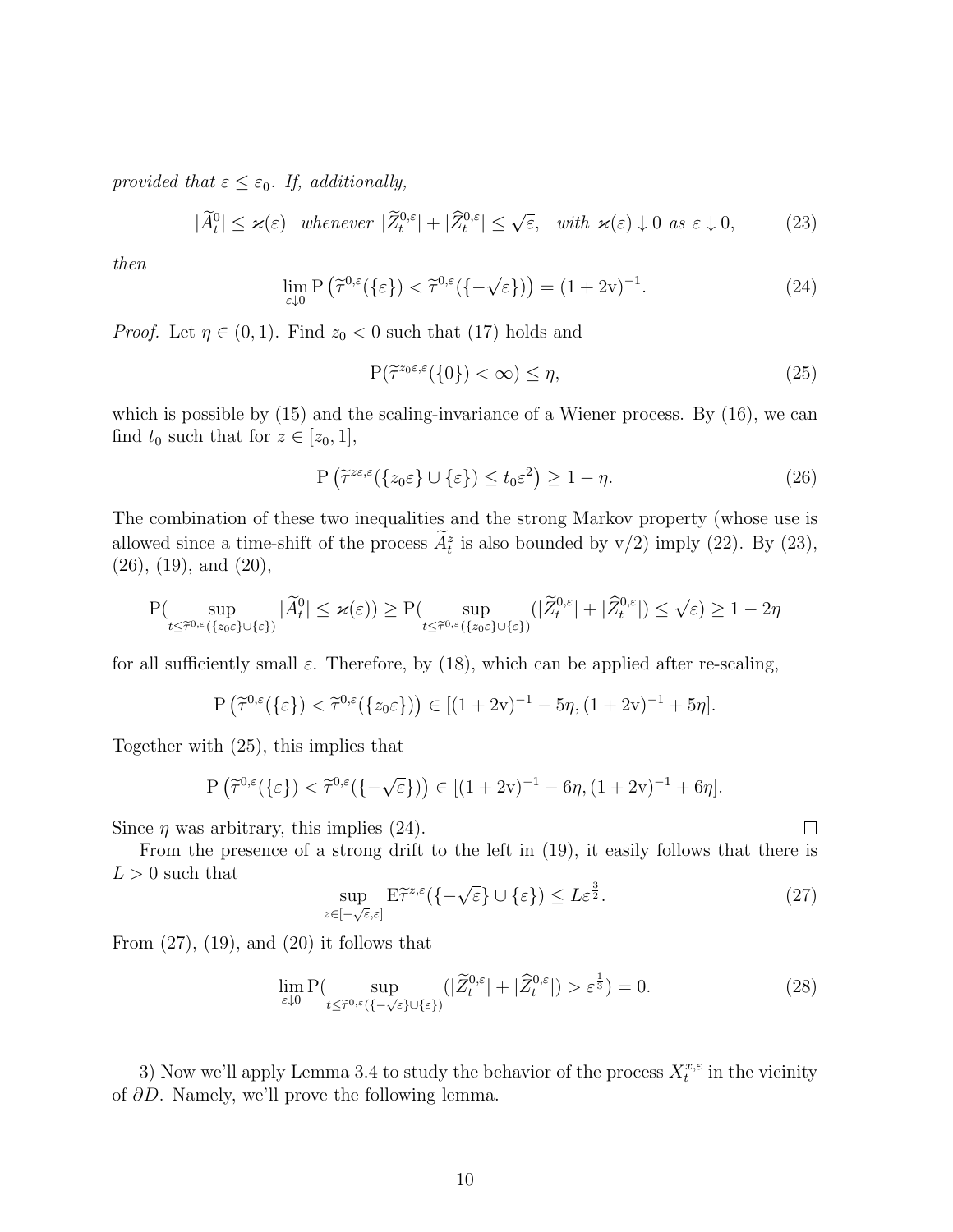**Lemma 3.5.** For each sufficiently small  $\delta > 0$ , there are  $\varepsilon_0 > 0$  and  $L > 0$  such that

$$
\mathcal{E}\left(\lambda(t: X_t^{x,\varepsilon} \in \overline{U}, t \le \min(\tau^{x,\varepsilon}(S_{-\delta}), \tau^{x,\varepsilon}(S_{\varepsilon})))\right) \le L\varepsilon^2, \quad x \in \partial D,\tag{29}
$$

provided  $\varepsilon \leq \varepsilon_0$ . Moreover,

$$
\lim_{\varepsilon \downarrow 0} \mathbf{P}\left(\tau^{x,\varepsilon}(S_{\varepsilon}) < \tau^{x,\varepsilon}(S_{-\delta})\right) = (1 + 2a(x))^{-1} \quad \text{uniformly in } x \in \partial D. \tag{30}
$$

Proof. First observe that

$$
\lim_{\varepsilon \downarrow 0} \varepsilon^{-2} P(\tau^{x,\varepsilon}(S_{\varepsilon}) < \tau^{x,\varepsilon}(S_{-\delta})) = 0 \quad \text{uniformly in } x \in S_{-\sqrt{\varepsilon}},\tag{31}
$$

due to the presence of the strong drift inside D. Also, there is  $L > 0$  such that

$$
\operatorname{E\,min}(\tau^{x,\varepsilon}(\partial D), \tau^{x,\varepsilon}(S_{\varepsilon})) \le L\varepsilon^2, \quad x \in \Gamma_{\varepsilon},\tag{32}
$$

for all sufficiently small  $\varepsilon$ , since  $X_t^{x,\varepsilon}$  $t^{x,\varepsilon}$  is a Wiener process on U.

Let us describe a change of coordinates in a neighborhood of a point  $x \in \partial D$ . Let  $V_{\varepsilon}^r = [$ is describe a change of coordinates in a neighborhood of a point  $x \in \partial D$ . Let  $\sqrt{\varepsilon}, \varepsilon] \times B_r \subset \mathbb{R}^d$ , where  $B_r \subset \mathbb{R}^{d-1}$  is the closed ball of radius r centered at the origin. Let  $m_x$  be an isometric mapping of  $B_r$  to the  $(d-1)$ -dimensional ball of radius r centered at x in the tangent plane to  $\partial D$  at x. For  $y \in B_r$ , we take the straight line passing through  $m_x(y)$  and the point on  $\partial D$  closest to  $m_x(y)$  (this line is perpendicular to  $\partial D$  if  $m_x(y) \notin \partial D$ ; we define it as the perpendicular if  $m_x(y) \in \partial D$ ). For  $z \in [-\sqrt{\varepsilon}, \varepsilon]$ and  $y \in B_r$ , define  $\varphi_x(z, y)$  as the point on the perpendicular that belongs to  $S_z$ . If r and  $\varepsilon$  are sufficiently small, then  $\varphi_x$  is a diffeomorphism from  $V^r_\varepsilon$  to a domain  $U^r_\varepsilon(x)$  for each  $x$  (see Figure 2).



Figure 2: The diffeomorphism  $\varphi_x$ .

For  $z \in V_{\varepsilon}^r$ , let  $\overline{X}_{t}^{z,\varepsilon} = \varphi^{-1}(X_{t}^{\varphi(z),\varepsilon})$  $(t_t^{(\varphi(z),\varepsilon})$  be the process written in the new coordinates (stopped when it reaches the boundary of  $V^r_{\varepsilon}$ ). It satisfies

$$
d\overline{X}^{z,\varepsilon}_t = \frac{1}{\varepsilon} \overline{v}(\overline{X}^{z,\varepsilon}_t) \chi_{[-\sqrt{\varepsilon},0] \times \mathbb{R}^{d-1}}(\overline{X}^{z,\varepsilon}_t) dt + \overline{\beta}(\overline{X}^{z,\varepsilon}_t) dt + \overline{\sigma}(\overline{X}^{z,\varepsilon}_t) d\overline{W}_t, \quad \overline{X}^{z,\varepsilon}_0 = z.
$$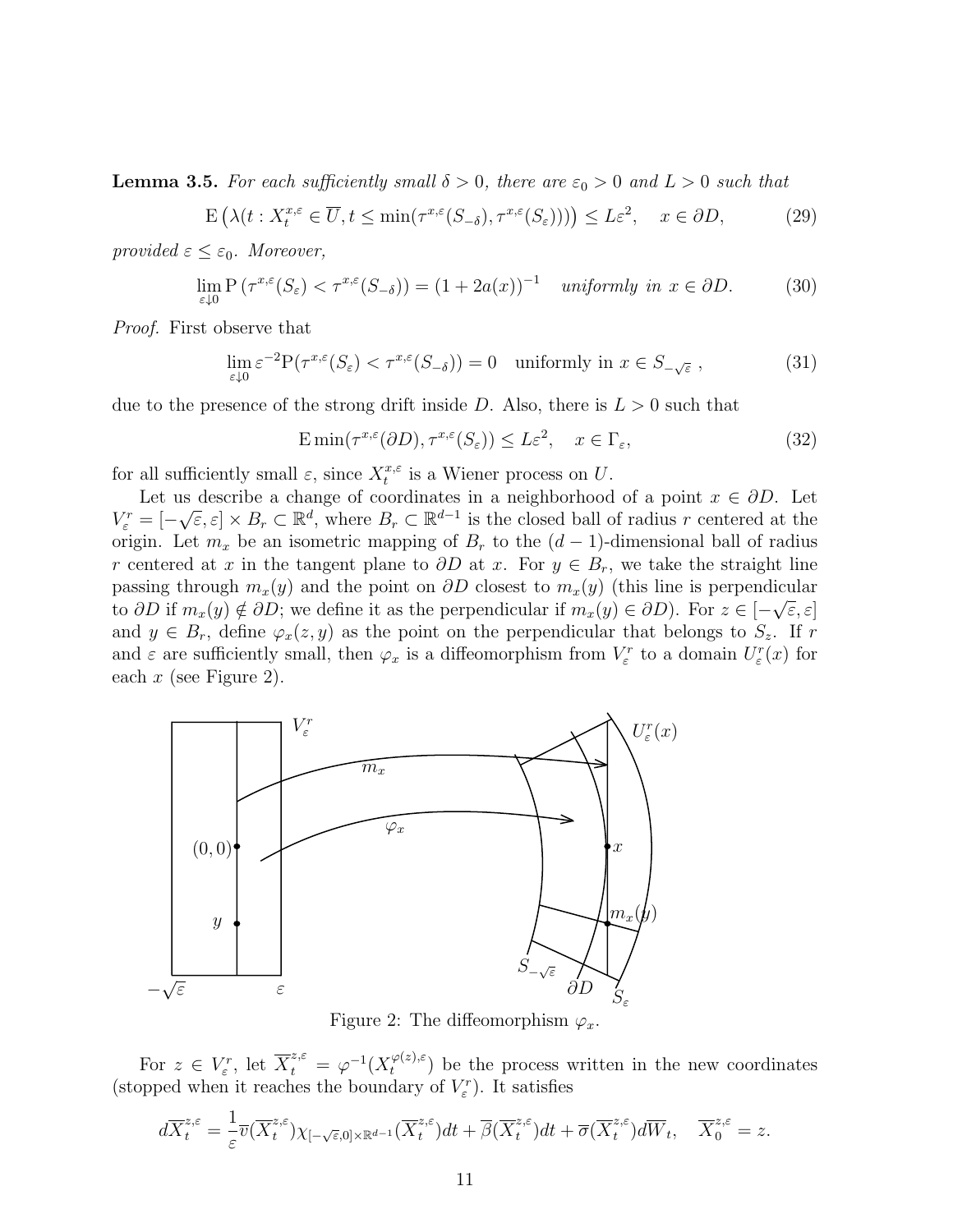The coefficients  $\overline{v}, \overline{\beta}, \overline{\sigma}$  are bounded in  $C^1(V^r_\varepsilon)$  (the change of coordinates, and therefore the coefficients, depend on x, but the bound is uniform in x) and satisfy:  $\overline{v}_1(0) = -a(x)$ ,  $\overline{\sigma}(0)$  is an orthogonal matrix. Let

$$
\alpha(z) = (\sigma_{11}^2(z) + \dots + \sigma_{1d}^2(z))^{-\frac{1}{2}}.
$$

Note that this is a smooth function such that  $\alpha(0) = 1$ . The process

$$
d\widetilde{X}^{z,\varepsilon}_t=\frac{1}{\varepsilon}\alpha^2\overline{v}\chi_{[-\sqrt{\varepsilon},0]\times\mathbb{R}^{d-1}}(\widetilde{X}^{z,\varepsilon}_t)dt+\alpha^2\overline{\beta}(\widetilde{X}^{z,\varepsilon}_t)dt+\alpha\overline{\sigma}(\widetilde{X}^{z,\varepsilon}_t)d\overline{W}_t,\quad \widetilde{X}^{z,\varepsilon}_0=z,
$$

is different from  $\overline{X}^{z,\varepsilon}_t$  by a random change of time. The coefficients of  $\widetilde{X}^{z,\varepsilon}_t$  can be extended from  $V_{\varepsilon}^r = [ \left[\begin{array}{c} \ln X_t \\ \sqrt{\varepsilon}, \varepsilon \end{array}\right] \times B_r \subset \mathbb{R}^d$  to  $\left[-\begin{array}{c} 1 \\ -1 \end{array}\right]$ ge of three. The coefficients of  $\mathcal{X}_t$  can be extended<br> $\sqrt{\varepsilon}, \varepsilon] \times \mathbb{R}^{d-1}$  by requiring that they don't vary in the radial direction outside  $B_r$ . This way the process  $\widetilde{X}_t^{z,\varepsilon}$  can be defined until the time it reaches the boundary of [−  $\mathcal{L}[\mathcal{E}, \mathcal{E}] \times \mathbb{R}^{d-1}$ . Let  $\widetilde{Z}_t^{z,\varepsilon}$  be the first coordinate of  $\widetilde{X}_t^{z,\varepsilon}$  and  $\widehat{Z}_t^{z,\varepsilon}$ be the vector consisting of the remaining  $d-1$  coordinates of  $\widetilde{X}_{t}^{z,\varepsilon}$ . Note that the process  $(\tilde{Z}_{t}^{z,\varepsilon},\tilde{Z}_{t}^{z,\varepsilon})$  can be written in the form  $(19)-(20)$  with the coefficients satisfying  $(21)$ ,  $(23)$ , provided that r and  $\varepsilon$  are chosen to be sufficiently small, independently of x.

By (28),

$$
\lim_{\varepsilon \downarrow 0} \mathcal{P}\left(\min(\tau^{x,\varepsilon}(S_{-\sqrt{\varepsilon}}), \tau^{x,\varepsilon}(S_{\varepsilon})) > \tau^{x,\varepsilon}(\partial U_{\varepsilon}^r(x))\right) = 0,\tag{33}
$$

and it is not difficult to see that the limit is uniform in  $x \in \partial D$ . Since  $\alpha$  is bounded from above and below, from Lemma 3.4 (formulas (22) and (24)) it follows that there are  $\varepsilon_0 > 0$  and  $L > 0$  such that

$$
\mathcal{E}\left(\lambda(t: X_t^{x,\varepsilon} \in \overline{U}, t \le \tau^{x,\varepsilon}(\partial U^r_{\varepsilon}(x)))\right) \le L\varepsilon^2, \quad x \in \partial D,\tag{34}
$$

provided that  $\varepsilon \leq \varepsilon_0$ . Moreover,

$$
\lim_{\varepsilon \downarrow 0} \mathbf{P}\left(\tau^{x,\varepsilon}(S_{\varepsilon}) < \tau^{x,\varepsilon}(S_{-\sqrt{\varepsilon}})\right) = (1 + 2a(x))^{-1}, \quad x \in \partial D. \tag{35}
$$

The convergence is uniform in x since the dependence of the process  $(\widetilde{Z}_{t}^{z,\varepsilon},\widehat{Z}_{t}^{z,\varepsilon})$  on x manifests itself through the value of  $v = a(x)$  and through the values of C,  $\varkappa(\varepsilon)$  in (21), (23) in a way that doesn't affect the applicability of (22) and (24).

The strong Markov property of the process  $X_t^{x,\varepsilon}$  $t^{x,\varepsilon}$ , together with (31), (32), and (33), allows us to obtain  $(29)$  from  $(34)$  and  $(30)$  from  $(35)$ .  $\Box$ 

4) Let us get a bound on  $E\lambda(u:u \leq \sigma_1^{x,\varepsilon})$  $u_1^{x,\varepsilon}, X_u^{x,\varepsilon} \in \overline{U}$ ,  $x \in \partial D$ . Since  $X_t^{x,\varepsilon}$  $t^{x,\varepsilon}$  is a Wiener process on U, there are  $\varepsilon_0 > 0$  and  $L > 0$  such that

$$
\operatorname{E\,min}(\tau^{x,\varepsilon}(\partial D), \tau^{x,\varepsilon}(S_{\sqrt{\varepsilon}})) \le L\varepsilon^{\frac{3}{2}}, \quad x \in S_{\varepsilon},\tag{36}
$$

provided that  $\varepsilon \leq \varepsilon_0$ , while

$$
\lim_{\varepsilon \downarrow 0} (\varepsilon^{-\frac{1}{2}} P(\tau^{x,\varepsilon}(S_{\sqrt{\varepsilon}}) < \tau^{x,\varepsilon}(\partial D))) = 1, \quad \text{uniformly in } x \in S_{\varepsilon}.\tag{37}
$$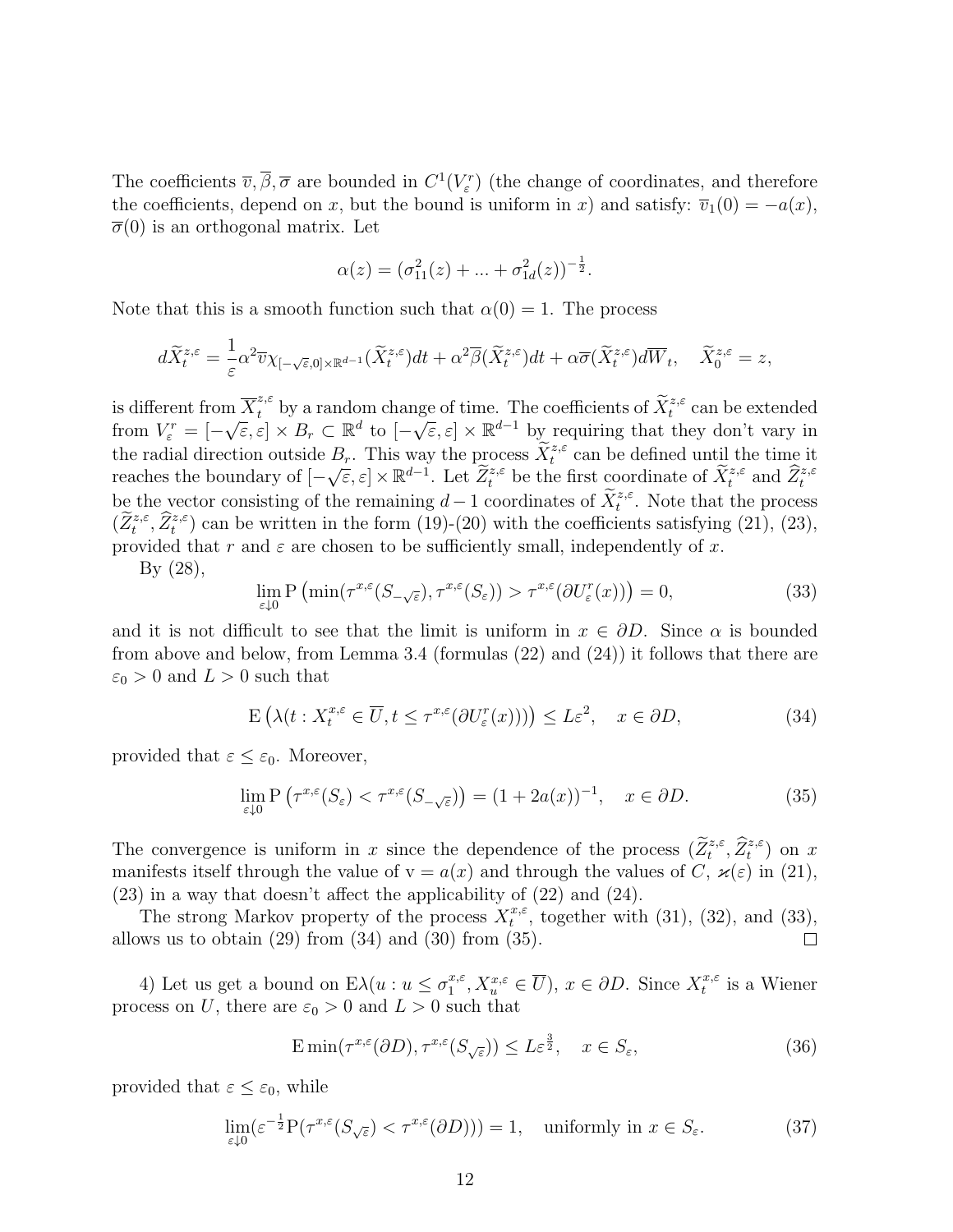Let  $\delta$  be sufficiently small for (29) and (30) to hold. Formulas (36), (37), together with (29), (30), and the strong Markov property of the process, imply that there are  $\varepsilon_0 > 0$ and  $L > 0$  such that for all sufficiently small  $\varepsilon$ ,

$$
E\lambda(u: u \le \sigma_1^{x,\varepsilon}, X_u^{x,\varepsilon} \in \overline{U}) \le L\varepsilon, \quad x \in \partial D. \tag{38}
$$

Let  $\xi_n^{x,\varepsilon} = \lambda(u : \tau_n^{x,\varepsilon} \le u \le \sigma_n^{x,\varepsilon}, X_u^{x,\varepsilon} \in \overline{U})$ . Formulas (38) and (12), together with the strong Markov property of the process, imply that there is  $c = c(t)$  such that

$$
\mathcal{E}\sum_{n=0}^{\infty}\xi_{n+1}^{x,\varepsilon}\chi_{\{\sigma_{n}^{x,\varepsilon}\leq s(t)\}}\leq c\sqrt{\varepsilon},\quad x\in\overline{U}.\tag{39}
$$

5) The next chain of arguments will relate the stopping times to the coefficient  $1/2a(x)$ , which appears in the definition of the measure  $\nu_k$  in (7). We claim that for sufficiently small  $\delta$  there are  $\varepsilon_0 > 0$  and  $L > 0$  such that

$$
\mathcal{E}\left(|X_{\tau^{x,\varepsilon}(S_{\varepsilon})}^{x,\varepsilon} - x|^2, \ \tau^{x,\varepsilon}(S_{\varepsilon}) < \tau^{x,\varepsilon}(S_{-\delta})\right) \le L\varepsilon^2, \ \ x \in \partial D,\tag{40}
$$

provided that  $\varepsilon \leq \varepsilon_0$ . Let us sketch a proof of this statement. First, by observing the process in the  $\varepsilon$ -neighborhood of  $\partial D$ , it is easy to see that

$$
\mathbb{E}|X_{\tau^{x,\varepsilon}(S_{\varepsilon})\wedge\tau^{x,\varepsilon}(S_{-\varepsilon})}-x|^2 \leq L\varepsilon^2, \quad x\in\partial D. \tag{41}
$$

From the the presence of the strong drift inside D, it follows that there is  $c > 0$  such that

$$
P\left(\tau^{x,\varepsilon}(\partial D) > t\varepsilon^2, \ \tau^{x,\varepsilon}(\partial D) < \tau^{x,\varepsilon}(S_{-\delta})\right) \le e^{-ct}, \ \ x \in \partial S_{-\varepsilon}, \ t \ge 0,\tag{42}
$$

and consequently

$$
\mathcal{E}\left(|X_{\tau^{x,\varepsilon}(\partial D)}^{x,\varepsilon} - x|^2, \ \tau^{x,\varepsilon}(\partial D) < \tau^{x,\varepsilon}(S_{-\delta})\right) \le L\varepsilon^2, \ \ x \in \partial S_{-\varepsilon}.\tag{43}
$$

Also note that there is  $c > 0$  such that

$$
P\left(\tau^{x,\varepsilon}(\partial D) < \tau^{x,\varepsilon}(S_{-\delta})\right) \le 1 - c, \quad x \in \partial S_{-\varepsilon}.\tag{44}
$$

By considering consecutive visits of the process to  $S_{-\varepsilon}$  and  $\partial D$ , employing (41), (43), (44), and using the strong Markov property, we obtain (40).

Take the compact set  $K \subset D$  such that  $\partial K = S_{-\delta}$ , where  $\delta$  is sufficiently small for (29), (30), and (40) to hold. Observe that, since  $X_t^{x,\varepsilon}$  $t^{x,\varepsilon}$  is a Wiener process in U, by (36),

$$
\mathbb{E}|X_{\tau^{x,\varepsilon}(\partial D)\wedge\tau^{x,\varepsilon}(S_{\sqrt{\varepsilon}})}^{x,\varepsilon}-x|^2=d\cdot\mathbb{E}(\tau^{x,\varepsilon}(\partial D)\wedge\tau^{x,\varepsilon}(S_{\sqrt{\varepsilon}}))\leq L\varepsilon^{\frac{3}{2}},\ \ x\in S_{\varepsilon}.\tag{45}
$$

Therefore, by (40), (30), and (37), it follows from the strong Markov property that

$$
\lim_{\varepsilon \downarrow 0} (\varepsilon^{-\frac{1}{2}} P(\sigma_1^{x,\varepsilon} < \tau^{x,\varepsilon}(K))) = \sum_{n=1}^{\infty} (\frac{1}{1+2a(x)})^n = \frac{1}{2a(x)}, \quad \text{uniformly in } x \in \partial D. \tag{46}
$$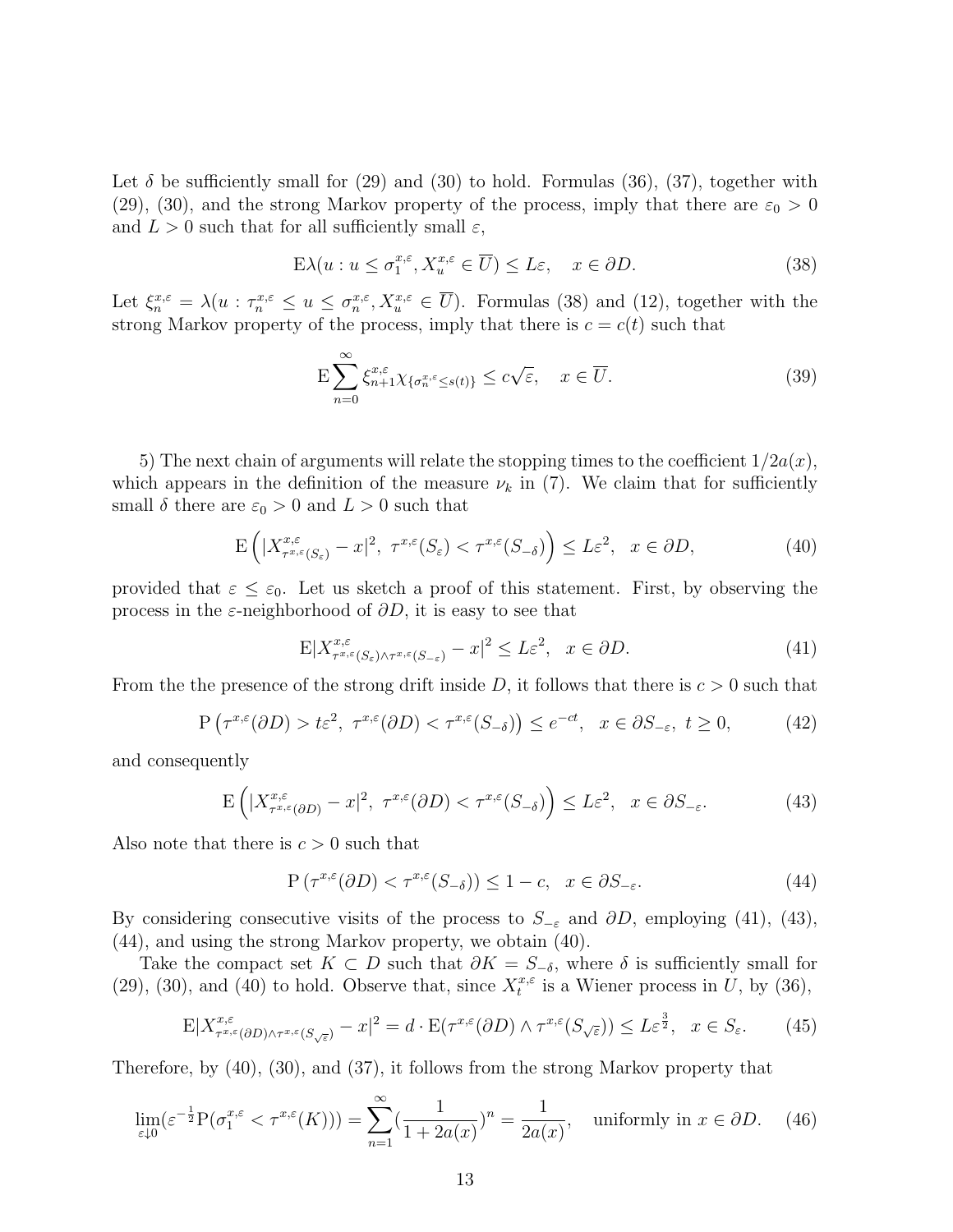6) Next we obtain an estimate on the displacement of the process before the time  $\sigma_1^{x,\varepsilon}$  $\frac{x}{1}$ . Combining (30), (37), (40), and (45), and using the strong Markov property, we obtain that there are  $\varepsilon_0 > 0$  and  $L > 0$  such that

$$
E(|X^{\mathbf{x},\varepsilon}_{\sigma_1^{\mathbf{x},\varepsilon}} - x|^2, \sigma_1^{\mathbf{x},\varepsilon} < \tau^{\mathbf{x},\varepsilon}(K)) \le L\varepsilon^{\frac{3}{2}}, \quad x \in \partial D,\tag{47}
$$

provided that  $\varepsilon \leq \varepsilon_0$ . Therefore,

$$
E(|X_{\sigma_1^{x,\varepsilon}}^{x,\varepsilon} - x|, \sigma_1^{x,\varepsilon} < \tau^{x,\varepsilon}(K)) \le L\varepsilon, \quad x \in \partial D,\tag{48}
$$

provided that  $\varepsilon \leq \varepsilon_0$ , with a different constant L.

7) Recall that the second sum on the right hand side of (11) contains the terms  $f(X_{\sigma^{x}}^{x,\varepsilon}% ,\varepsilon\in\mathbb{R}^{d})=\sum_{x,y\in X_{0}}\left( \sum_{x,y\in X_{0}}x_{y,y}\right) ^{x,y}\left( y_{y,y}\right) ^{x,y}\left( y_{y,y}\right)$  $f^{\dot{x},\varepsilon}_{\sigma^{\dot{x},\varepsilon}_n\wedge s(t)})-f(X^{x,\varepsilon}_{\tau^{\dot{x},\varepsilon}_n}$  $\tau_n^{x,\varepsilon}(\kappa_0 t)$ . The next lemma will help us bound the expectations of such expressions. Note that it is precisely in the proof of this lemma where condition (6) on the distribution of the exit location and condition  $(5)$  (in the form  $(10)$ ) on the function f are used.

**Lemma 3.6.** Let  $\overline{f}$  be the value of f on  $\partial D$ . Then

$$
\lim_{\varepsilon \downarrow 0} (\varepsilon^{-\frac{1}{2}} E(f(X_{\sigma_1^x}^{x,\varepsilon}) - \overline{f})) = 0, \quad \text{uniformly in } x \in \partial D. \tag{49}
$$

*Proof.* Introduce the following two sequences of stopping times:  $\overline{\tau}_1^{x,\varepsilon} = \tau^{x,\varepsilon}(\partial D)$ ,  $\overline{\sigma}_n^{x,\varepsilon} =$  $\inf(t \geq \overline{\tau}_n^{x,\varepsilon} : X_t^{x,\varepsilon} \in K), n \geq 1$ , while  $\overline{\tau}_n^{x,\varepsilon} = \inf(t \geq \overline{\sigma}_{n-1}^{x,\varepsilon}$  $x_{n-1}^{x,\varepsilon}: X_t^{x,\varepsilon} \in \partial D$ ,  $n \ge 2$ . Then

$$
Ef(X_{\sigma_1^{x,\varepsilon}}^{x,\varepsilon}) - \overline{f} = \sum_{n=1}^{\infty} E((f(X_{\sigma_1^{x,\varepsilon}}^{x,\varepsilon}) - \overline{f}), \overline{\tau}_n^{x,\varepsilon} < \sigma_1^{x,\varepsilon} < \overline{\tau}_{n+1}^{x,\varepsilon}) =
$$
\n
$$
E((f(X_{\sigma_1^{x,\varepsilon}}^{x,\varepsilon}) - \overline{f}), \sigma_1^{x,\varepsilon} < \overline{\tau}_2^{x,\varepsilon}) + \sum_{n=2}^{\infty} E((f(X_{\sigma_1^{x,\varepsilon}}^{x,\varepsilon}) - \overline{f}), \sigma_1^{x,\varepsilon} < \overline{\tau}_{n+1}^{x,\varepsilon} | \sigma_1^{x,\varepsilon} > \overline{\sigma}_{n-1}^{x,\varepsilon}) P(\sigma_1^{x,\varepsilon} > \overline{\sigma}_{n-1}^{x,\varepsilon}).
$$

By  $(46)$  and the strong Markov property of the process, there is  $c > 0$  such that

$$
\mathbf{P}(\sigma_1^{x,\varepsilon} > \overline{\sigma}_{n-1}^{x,\varepsilon}) \le (1 - c\sqrt{\varepsilon})^{n-1}.
$$

Also observe that

$$
|E((f(X^{x,\varepsilon}_{\sigma^{x,\varepsilon}_{1}})-\overline{f}),\sigma^{x,\varepsilon}_{1}<\overline{\tau}^{x,\varepsilon}_{n+1}|\sigma^{x,\varepsilon}_{1}>\overline{\sigma}^{x,\varepsilon}_{n-1})|\leq \sup_{x\in K}|E((f(X^{x,\varepsilon}_{\sigma^{x,\varepsilon}_{1}})-\overline{f}),\sigma^{x,\varepsilon}_{1}<\overline{\tau}^{x,\varepsilon}_{2})|\leq
$$
  
\n
$$
\sup_{x\in K}|E(\langle \nabla f(X^{x,\varepsilon}_{\overline{\tau}^{x,\varepsilon}_{1}}),X^{x,\varepsilon}_{\sigma^{x,\varepsilon}_{1}}-X^{x,\varepsilon}_{\overline{\tau}^{x,\varepsilon}_{1}}\rangle,\sigma^{x,\varepsilon}_{1}<\overline{\tau}^{x,\varepsilon}_{2})|+C\sup_{x\in\partial D}E(|X^{x,\varepsilon}_{\sigma^{x,\varepsilon}_{1}}-x|^{2},\sigma^{x,\varepsilon}_{1}<\overline{\tau}^{x,\varepsilon}_{2}),
$$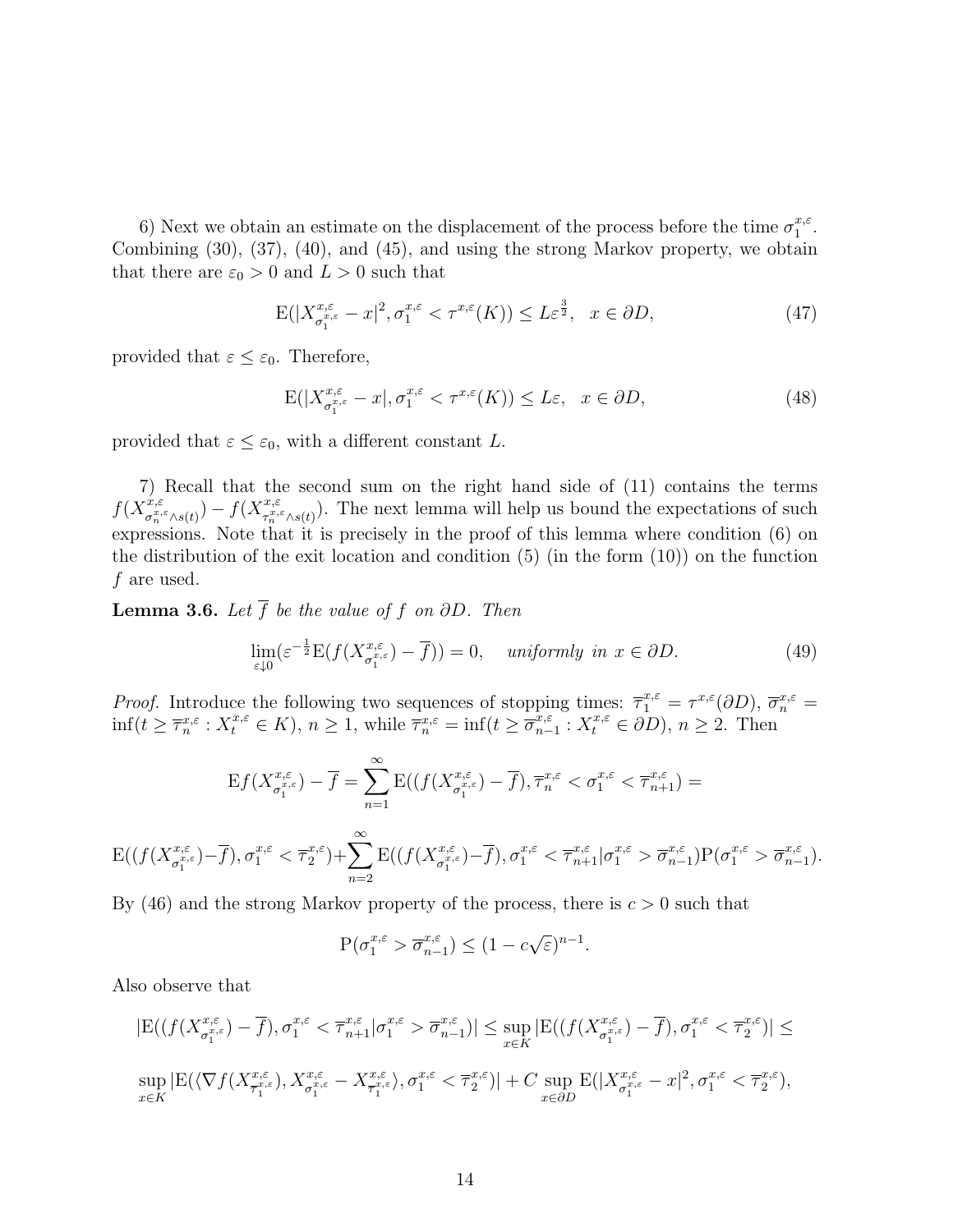where C depends on the  $C^2(\overline{U})$ -norm of f. The second term on the right hand side is bounded by  $C\varepsilon^{\frac{3}{2}}$ , with a different constant C, using (47). In order to estimate the first term, we notice that if  $x \in \partial D$  and  $y \in S_{\sqrt{\varepsilon}}$ , then, since  $\nabla f(x)$  is orthogonal to  $\partial D$ ,

$$
|\langle \nabla f(x), y - x \rangle + \sqrt{\varepsilon} \langle \nabla f(x), n(x) \rangle| \leq c |x - y|^2
$$

for some  $c > 0$ , where  $n(x)$  is the unit inward normal to the boundary at x (with respect to D). Therefore, for  $x \in K$ ,

$$
|E(\langle \nabla f(X^{x,\varepsilon}_{\overline{\tau}^{x,\varepsilon}_{1}}), X^{x,\varepsilon}_{\sigma_{1}^{x,\varepsilon}} - X^{x,\varepsilon}_{\overline{\tau}^{x,\varepsilon}_{1}}\rangle, \sigma_{1}^{x,\varepsilon} < \overline{\tau}^{x,\varepsilon}_{2}) + \sqrt{\varepsilon} E(\langle \nabla f(X^{x,\varepsilon}_{\overline{\tau}^{x,\varepsilon}_{1}}), n(X^{x,\varepsilon}_{\overline{\tau}^{x,\varepsilon}_{1}})\rangle, \sigma_{1}^{x,\varepsilon} < \overline{\tau}^{x,\varepsilon}_{2})| \leq
$$
  

$$
CE(|X^{x,\varepsilon}_{\sigma_{1}^{x,\varepsilon}} - X^{x,\varepsilon}_{\overline{\tau}^{x,\varepsilon}_{1}}|^{2}, \sigma_{1}^{x,\varepsilon} < \overline{\tau}^{x,\varepsilon}_{2}),
$$

where C depends on the  $C^1(\overline{U})$ -norm of f. The right hand side is bounded by  $C\varepsilon^{\frac{3}{2}}$ , with a different constant  $C$ , using  $(47)$  and the strong Markov property. Observe that

$$
\lim_{\varepsilon \downarrow 0} \sup_{x \in K} |\varepsilon^{-\frac{1}{2}} E(\langle \nabla f(X_{\overline{\tau}_1^{x,\varepsilon}}^{x,\varepsilon}), n(X_{\overline{\tau}_1^{x,\varepsilon}}^{x,\varepsilon}) \rangle, \sigma_1^{x,\varepsilon} < \overline{\tau}_2^{x,\varepsilon})| = 0
$$

by  $(6)$ ,  $(7)$ ,  $(10)$ ,  $(46)$ , and the strong Markov property of the process. By  $(48)$ , we also have

$$
\lim_{\varepsilon \downarrow 0} \sup_{x \in \partial D} |\varepsilon^{-\frac{1}{2}} \mathcal{E}((f(X_{\sigma_1^{x,\varepsilon}}^{x,\varepsilon}) - \overline{f}), \sigma_1^{x,\varepsilon} < \overline{\tau}_2^{x,\varepsilon})| = 0.
$$

Combining the estimates above, we obtain (49).

8) Finally, let us gather all the ingredients and complete the proof of the proposition. Let us examine the second term in the right hand side of  $(11)$ . From  $(39)$  and the boundedness of  $\Delta f$  it follows that

$$
\lim_{\varepsilon \downarrow 0} \mathbf{E} \sum_{n=1}^{\infty} \int_{\tau_n^{x,\varepsilon} \wedge s(t)}^{\sigma_n^{x,\varepsilon} \wedge s(t)} \Delta f(X_u^{x,\varepsilon}) du = 0.
$$

It remains to show that

$$
\lim_{\varepsilon \downarrow 0} \mathcal{E} \sum_{n=1}^{\infty} \left( f(X_{\sigma_n^{x,\varepsilon} \wedge s(t)}^{x,\varepsilon}) - f(X_{\tau_n^{x,\varepsilon} \wedge s(t)}^{x,\varepsilon}) \right) = 0. \tag{50}
$$

Introduce the stopping time

$$
s'(t) = \begin{cases} \n\sigma_n^{x,\varepsilon} & \text{if } \tau_n^{x,\varepsilon} < s(t) \le \sigma_n^{x,\varepsilon} \\ \ns(t) & \text{otherwise.}\n\end{cases}
$$

Now (50) will follow if we show that

$$
\lim_{\varepsilon \downarrow 0} \mathcal{E} \sum_{n=1}^{\infty} \left( f(X_{\sigma_n^{x,\varepsilon}, s'(t)}^{x,\varepsilon}) - \overline{f} \right) = 0,
$$
\n(51)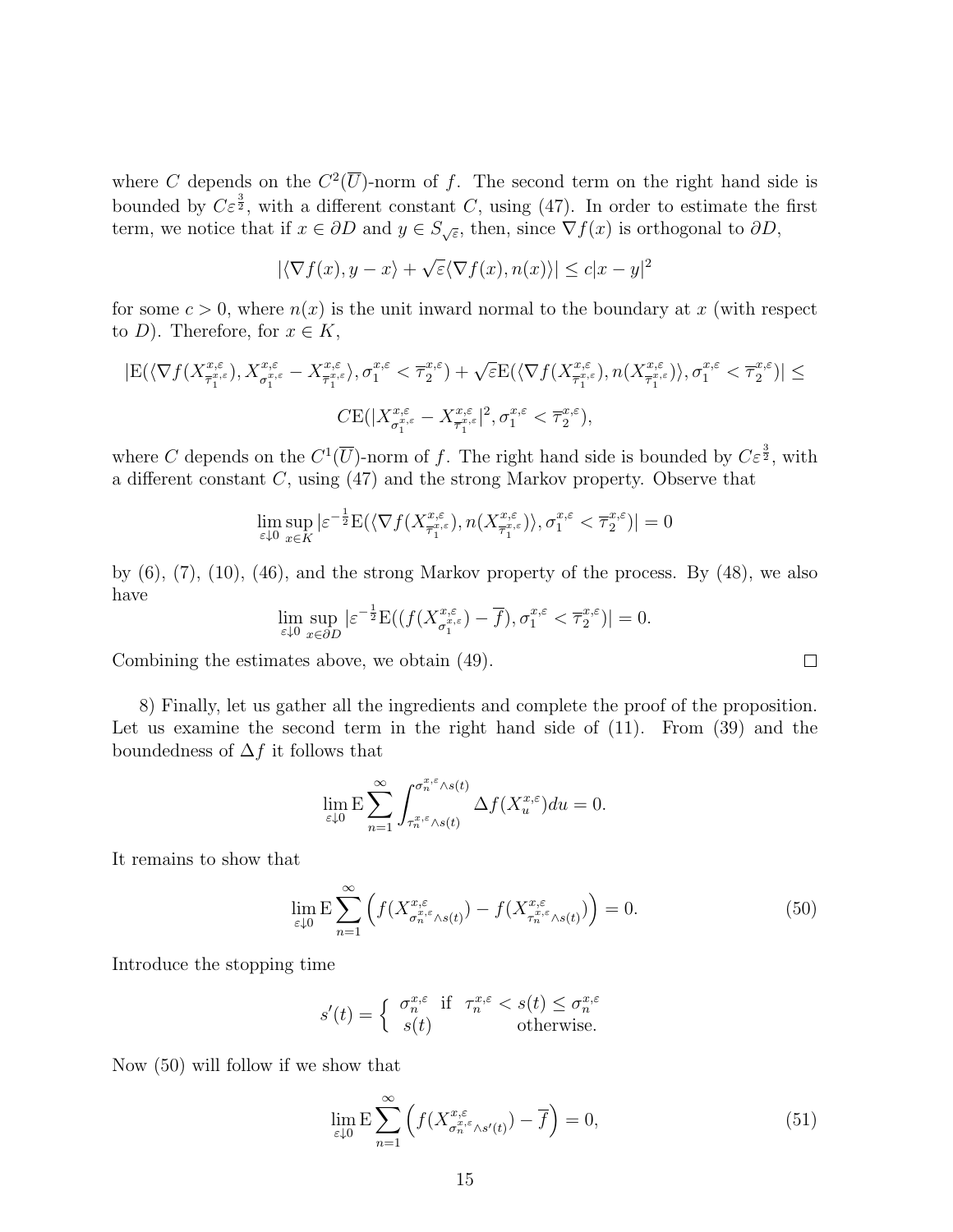since the difference between (51) and (50) is estimated from above by  $2 \sup_{x \in S_{\sqrt{\varepsilon}}} |f(x) - \overline{f}|$ , which goes to zero as  $\varepsilon \downarrow 0$ . Let  $N^{x,\varepsilon} = \max(n : \sigma_n^{x,\varepsilon} \leq s'(t))$ . By the strong Markov property,

$$
\sup_{x \in \overline{U}} \mathbf{E} \sum_{n=1}^{\infty} \left( f(X_{\sigma_n^{x,\varepsilon} \wedge s'(t)}^{x,\varepsilon}) - \overline{f} \right) \le \sup_{x \in \overline{U}} \mathbf{E} N^{x,\varepsilon} \sup_{x \in \partial D} \mathbf{E} (f(X_{\sigma_1^{x,\varepsilon}}^{x,\varepsilon}) - \overline{f}).
$$

The right hand side tends to zero by (12) and (49). This concludes the proof of Proposition 3.2.  $\Box$ 

*Proof of Theorem 3.1.* Recall that  $\Psi$  is the set of functions  $\psi \in C(U')$  that have limits of all the first order derivatives as  $y \to x, y \in U$ , at all points  $x \in \partial U$ . This is a measuredefining class of functions on U', i.e., if  $\mu_1$  and  $\mu_2$  satisfy  $\int_{U'} \psi d\mu_1 = \int_{U'} \psi d\mu_2$  for every  $\psi \in \Psi$ , then  $\mu_1 = \mu_2$ . As shown in Section 2, for every  $\psi \in \Psi$  and every  $\lambda > 0$ , there is  $f \in \mathcal{D}(A)$  that satisfies  $\lambda f - Af = \psi$ . We have demonstrated that (9) holds for  $f \in \mathcal{D}(A)$ . By Lemma 3.1. in Chapter 8 of [4], this is sufficient to guarantee the convergence if, in addition, the family  ${Y_t^{x,\varepsilon}}$ ,  $\varepsilon > 0, x \in U'$  is tight. The tightness, however, is clear since the processes coincide with a Wiener process inside U, while all the points of  $\partial U$  are identified.  $\Box$ 

## 4 Applications, generalizations, and remarks

### 4.1 The behavior of the process at exponential time scales

Let us now discuss the behavior, as  $\varepsilon \downarrow 0$ , of the original process  $X_t^{x,\varepsilon}$  $t^{x,\varepsilon}$  (rather than its trace  $Y_t^{x,\varepsilon}$  on  $\overline{U}$ ). If the process starts in a small neighborhood of  $O_k$ , then it takes time of order  $\exp(V_k/\varepsilon)$  (in the sense of logarithmic equivalence) for it to reach  $\partial D_k$ , where  $V_k = \inf_{x \in \partial D_k} V_k(x)$  and  $V_k(x)$  is the quasi-potential defined in (4). Thus it is reasonable to study the behavior of  $X_t^{x,\varepsilon}$  at exponential time scales, i.e., at times of order  $\exp(\lambda/\varepsilon)$ with fixed  $\lambda$ .

The transitions between small neighborhoods of the equilibriums are governed by the matrix  $V_{ij}$  defined in (2). In our case,  $V_{ij} = V_i$  for all  $i, j$ , as explained in the Introduction. Because of this "rough symmetry" ([3]), the notion of a metastable state (see (3)) should be replaced by that of a metastable distribution between the equilibriums.

To describe the metastable distribution for a given initial point  $x \in \mathbb{T}^d$  and time scale  $\exp(\lambda/\varepsilon)$  with  $\lambda > 0$ , assume that  $V_1 < V_2 < ... < V_n$ , and put  $V_0 = 0$ ,  $V_{n+1} = \infty$ . We introduce the following non-standard boundary problem, which will be referred to as the  $(k, j)$ -problem on U. Namely, for each  $1 \leq k \leq n$  and  $k \leq j \leq n$ , let  $u_{k,j}$  solve the problem:

$$
\Delta u_{k,j}(x) = 0, \quad x \in U ;
$$
  

$$
u_{k,j}(x) = c_{k,j}^i, \quad x \in \partial D_i \quad \text{and} \quad \int_{\partial D_i} \langle \nabla u_{k,j}(x), n(x) \rangle \nu_i(dx) = 0 \quad \text{for } 1 \le i < k ;
$$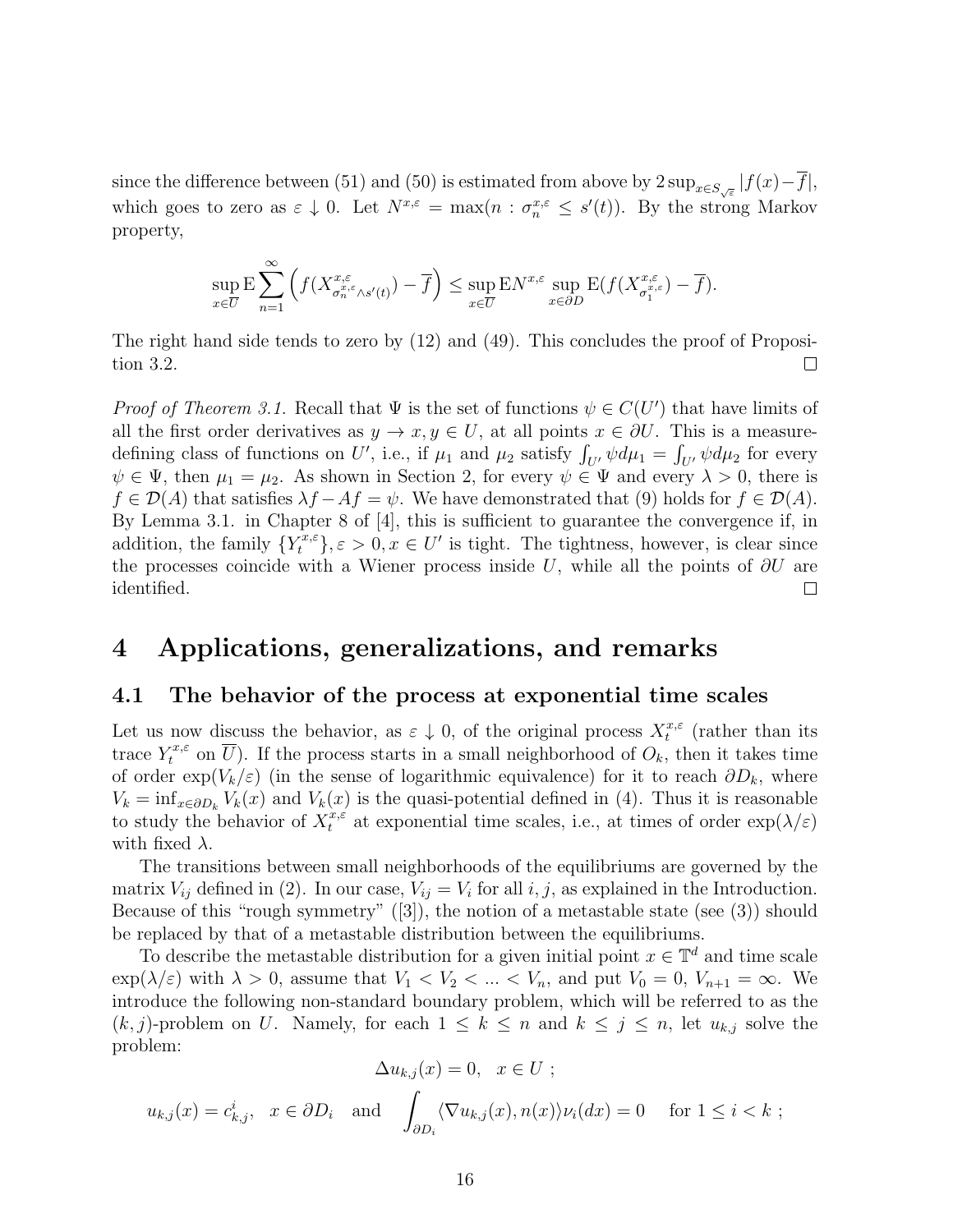$$
u_{k,j}(x) = 0, \quad x \in \partial D_i, \quad \text{for} \quad i \ge k, i \ne j ;
$$

$$
u_{k,j}(x) = 1, \quad x \in \partial D_j .
$$

The constants  $c_{k,j}^i$  are not prescribed, i.e., solving the  $(k, j)$ -problem includes finding the boundary values of the function on  $\partial D_i$ ,  $i < k$ . As is shown in Section 2, the solution exists and is unique in  $C^2(\overline{U})$ .

**Theorem 4.1.** Assume that  $V_{k-1} < \lambda < V_k$  for some  $1 \leq k \leq n$ . Suppose that  $T(\varepsilon)$  is such that  $\lim_{\varepsilon\downarrow 0} (\varepsilon \ln T(\varepsilon)) = \lambda$ . Let  $\mathcal{E}_i \subseteq D_i$ ,  $i = 1, ..., n$ , be arbitrary neighborhoods of  $O_i$ ,  $i = 1, ..., n$ . Then

$$
\lim_{\varepsilon \downarrow 0} \mathcal{P}(X_{T(\varepsilon)}^{x,\varepsilon} \in \mathcal{E}_j) = u_{kj}(x), \quad x \in U, \quad j \ge k \tag{52}
$$

$$
\lim_{\varepsilon \downarrow 0} \mathcal{P}(X_{T(\varepsilon)}^{x,\varepsilon} \in \mathcal{E}_j) = c_{k,j}^i, \quad x \in \overline{D}_i, \quad i < k, \ j \ge k \ ; \tag{53}
$$

$$
\lim_{\varepsilon \downarrow 0} \mathcal{P}(X_{T(\varepsilon)}^{x,\varepsilon} \in \mathcal{E}_j) = 1, \quad x \in \overline{D}_j, \quad j \ge k,
$$
\n(54)

where  $u_{k,j}$  is the solution of the  $(k, j)$ -problem and  $c_{k,j}^i$  is the value of  $u_{k,j}$  on  $\partial D_i$ . If  $\lambda \geq V_n$ , then

$$
\lim_{\varepsilon \downarrow 0} \mathcal{P}(X_{T(\varepsilon)}^{x,\varepsilon} \in \mathcal{E}_n) = 1, \quad x \in \mathbb{T}^d. \tag{55}
$$

Observe that  $\sum_{j=k}^{n} u_{kj}(x) = 1$  for  $x \in U$ , while  $\sum_{j=k}^{n} c_{k,j}^{i} = 1$  for  $x \in \overline{D}_i$  if  $i < k$ . Thus, with probability close to one,  $X_{T(s)}^{x,\varepsilon}$  $\frac{x,\varepsilon}{T(\varepsilon)}$  is located in a small neighborhood of one of the equilibrium points.

Sketch of the proof. Without loss of generality, we can assume that  $\overline{\mathcal{E}}_i \subset D_i$ ,  $i = 1, ..., n$ . First consider the case when  $V_{k-1} < \lambda < V_k$  for some  $1 \leq k \leq n$ . Observe that  $\tau^{x,\varepsilon}(\overline{\mathcal{E}}_j)/T(\varepsilon) \to 0$  in probability as  $\varepsilon \downarrow 0$  since the unperturbed system starting at  $x \in \overline{D}_j$  is attracted to  $O_j$ . If  $x \in \overline{\mathcal{E}}_j$ ,  $j \geq k$ , then  $\lim_{\varepsilon \downarrow 0} P(X_{T'(\varepsilon)}^{x,\varepsilon} \in \mathcal{E}_j) = 1$  uniformly in  $x \in \overline{\mathcal{E}}_j$  and  $T'(\varepsilon) \in [T(\varepsilon)/2, T(\varepsilon)]$ . Combining these two observations and using the strong Markov property of the process, we obtain (54).

Now assume that  $x \in \bigcup_{i \leq k} \overline{D}_i \bigcup U$ . In this case, it is easy to see ([4], Chapter 4) that the time it takes  $X_t^{x,\tilde{\varepsilon}}$  $t^{x,\varepsilon}$  to reach  $\bigcup_{j\geq k} \partial D_j$  is significantly smaller than  $T(\varepsilon)$ , i.e.,  $\tau^{x,\varepsilon}(\bigcup_{j\geq k} \partial D_j)/T(\varepsilon) \to 0$  in probability as  $\varepsilon \downarrow 0$ . Therefore, with probability close to one, the process will reach  $\partial D_j$  for some  $j \geq k$  before time  $T(\varepsilon)/2$ . By (54) (applied to  $T'(\varepsilon) \in [T(\varepsilon)/2, T(\varepsilon)]$  instead of  $T(\varepsilon)$  and the strong Markov property,  $X^{x,\varepsilon}_{T(\varepsilon)} \in \bigcup_{j\geq k} \mathcal{E}_j$ with probability close to one. The choice of  $\mathcal{E}_j$  is determined by the behavior of the process  $Y_t^{x,\varepsilon}$  as  $\varepsilon \downarrow 0$ . In fact, the solution of the  $(k, j)$ -problem gives the limiting probability of  $Y_t^{x,\varepsilon}$  hitting  $\partial D_j$  prior to hitting  $\partial D_i$  with  $i \geq k$ ,  $i \neq j$ . This justifies (52) and (53).

Finally, if  $\lambda \geq V_n$ , then at time  $T(\varepsilon)$  the process will be located in an arbitrarily small neighborhood of  $O_n$  with probability close to one ([4], Chapter 6), i.e., (55) holds.  $\Box$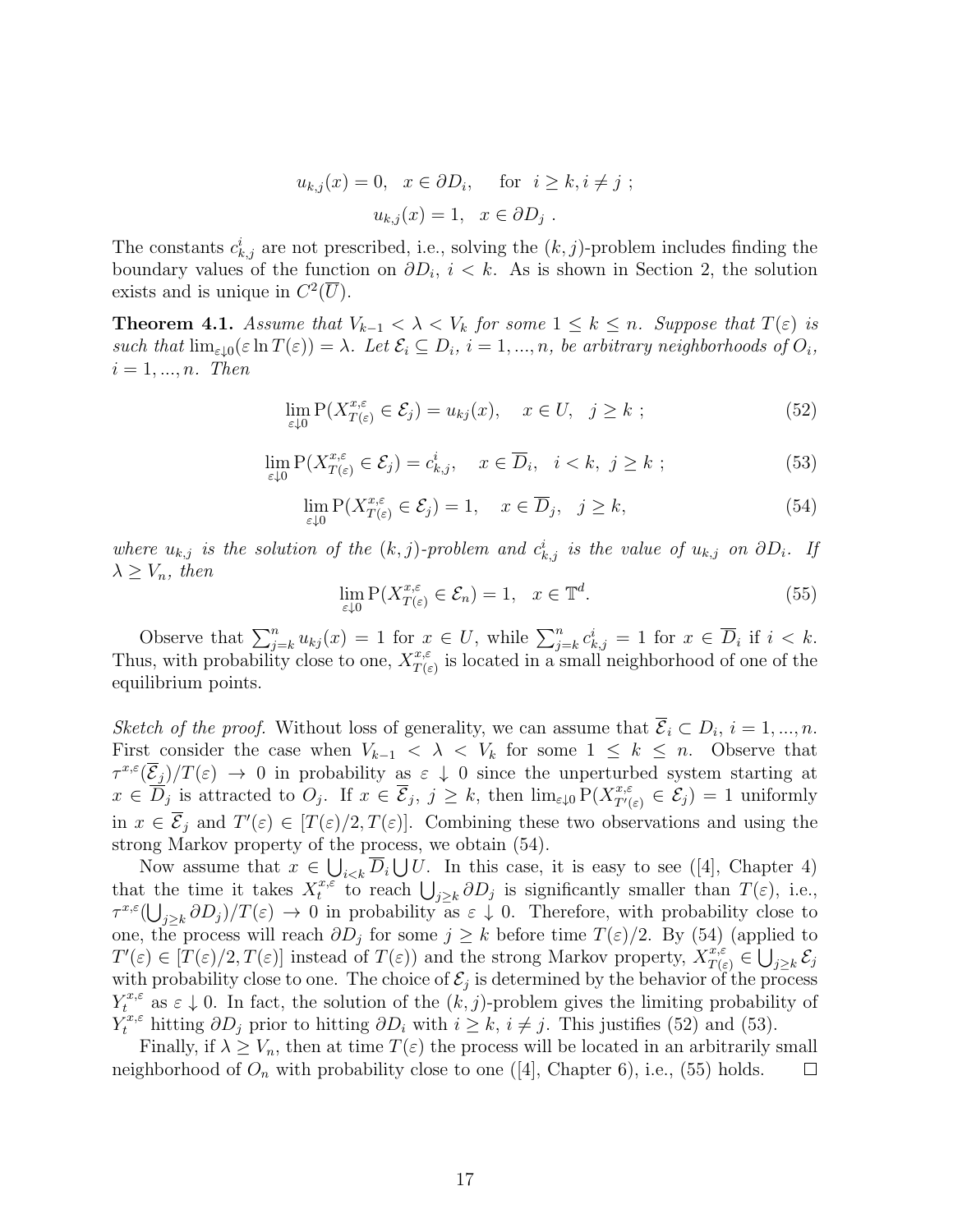#### 4.2 Trapping regions with multiple equilibriums

Up to now, we assumed that there was just one attractor (asymptotically stable equilibrium) inside each trapping region. Let us now consider an example where this is not the case. For simplicity, assume that there is one trapping region  $D$  containing two equilibriums  $O_1$  and  $O_2$  and one saddle point S. The structure of the vector v field on D is assumed to be as shown in Figure 3. As before, the vector field is equal to zero in  $U=\mathbb{T}^2\setminus\overline{D}.$ 

Let  $D_k \subset D$  and  $\gamma_k \subset \partial D$ ,  $k = 1, 2$ , be the sets of points that are carried to an arbitrarily small neighborhood of  $O_k$  by the deterministic flow  $\dot{x}(t) = v(x(t))$ . Let  $A, B \in$  $\partial D$  be the points that separate  $\gamma_1$  from  $\gamma_2$ . Let  $\gamma$  be the curve that connects A with B and consists of two flow lines and the saddle point (see Figure 3). The asymptotic behavior of the process  $X_t^{x,\varepsilon}$  $t_t^{x,\varepsilon}$  (in exponential time scales) and of the trace  $Y_t^{x,\varepsilon}$  $t^{x,\varepsilon}$  is determined by the numbers  $V_{ij}$  defined in (2) and by the values  $V_k = \inf_{x \in \partial D_k} V_k(x)$ , where the quasipotentials  $V_k(x)$  are defined in (4).



Figure 3: The flow lines of the original and the modified vector fields.

Consider the case when  $V_1 < V_{12}$ ,  $V_2 < V_{21}$ , and the infimum in the definition of  $V_k$  is achieved at a unique point  $x_k \in \gamma_k$ ,  $k = 1, 2$ . Then, with probability that tends to one as  $\varepsilon \downarrow 0$ , the process exits D in an arbitrarily small neighborhood of  $x_k$ , provided that it starts in a small neighborhood of  $O_k$ ,  $k = 1, 2$  (see Section 6.5 of [4]).

For  $\delta > 0$ , one can consider the following auxiliary system. Let  $V_{\delta}$  be the  $\delta$ -neighborhood of  $\gamma$ . Let  $D_k^{\delta} \subset D_k$ ,  $k = 1, 2$ , be domains with smooth boundaries such that  $D_k^{\delta} \setminus V_{\delta} =$  $D_k \setminus V_\delta$ , yet  $D_k^{\delta} \bigcap \gamma = \emptyset$ . Moreover, we can modify the vector field v (i.e., replace it by a new vector field  $v^{\delta}$  in such a way that  $v^{\delta}(x) = v(x)$  for  $x \notin V_{\delta}$ , while the field  $v^{\delta}$ satisfies the assumptions with respect to the domains  $D_1^{\delta}$  and  $D_2^{\delta}$  that were imposed on v in Section 3, i.e., it is equal to zero outside  $D_1^{\delta} \bigcup D_2^{\delta}$ , is directed inside each of the domains on the boundary, and all the points of  $D_k^{\delta}$  are attracted to  $O_k$ .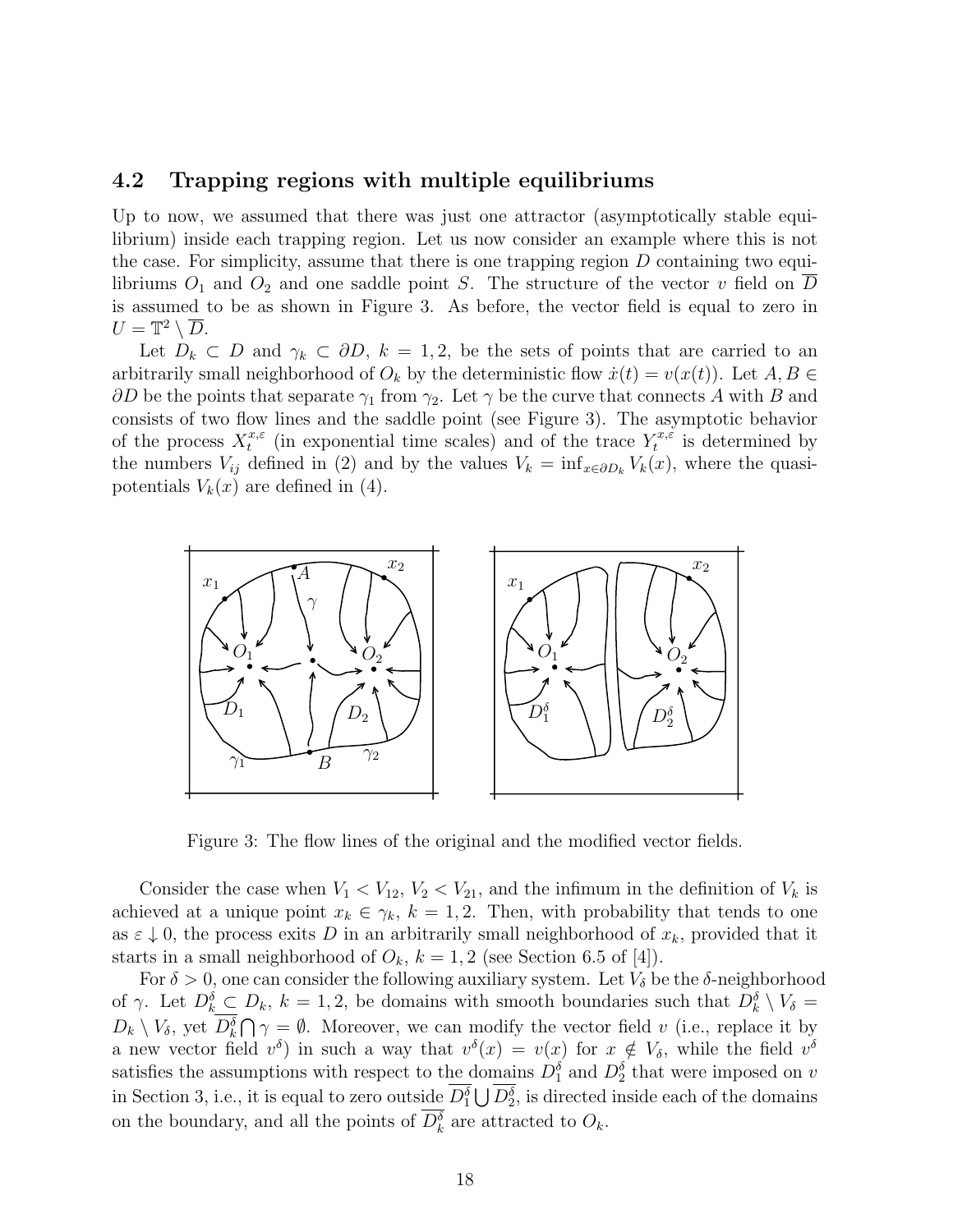The analysis of Section 3 applies to the process  $X_t^{\delta,x,\varepsilon}$  defined via

$$
dX_t^{\delta,x,\varepsilon} = -\frac{1}{\varepsilon}v^{\delta}(X_t^{\delta,x,\varepsilon})dt + dW_t, \quad X_0^{\delta,x,\varepsilon} = x.
$$

Let  $X_t^{\delta,x}$  denote the limit of the trace process in  $\mathbb{T}^2 \setminus (D_1^{\delta} \bigcup D_2^{\delta})$ . Since  $x_1, x_2 \notin V_{\delta}$  for all sufficiently small  $\delta$ , it is not difficult to show that the probability that  $X_t^{\delta,x}$  $t^{\delta,x}$  enters  $V_\delta$ prior to time T tends to zero for each finite T. Moreover,  $X_t^{\delta,x}$  has a limit in probability as  $\delta \downarrow 0$ . This limit will be denoted by  $X_t^x$ . This process is the limit, as  $\varepsilon \downarrow 0$ , of the trace  $Y_t^{x,\varepsilon}$  of the original process  $X_t^{x,\varepsilon}$  $t^{x,\varepsilon}$ . A direct construction of the process  $X_t^x$  (in terms of the generator rather that via approximating processes) seems to be technically complicated and is not presented here.

Another case where the limit of the trace process can be easily described is when  $V_1 < V_{12}$  if we assume that the infimum in the definition of  $V_1$  is achieved at a unique point  $x_1 \in \gamma_1$ , while the infimum in the definition of  $V_2$  is achieved at a unique point  $x_2 \in \gamma \setminus \partial D$  (which implies that  $V_2 = V_{21}$ ). Thus, with probability that tends to one as  $\varepsilon \downarrow 0$ , the process exits D in an arbitrarily small neighborhood of  $x_1$ , irrespective of whether it starts in  $D_1$  or  $D_2$ . The results of Section 3 then apply, with the limit of the exit measure  $\mu$  being the point mass concentrated at  $x_1$ .

A more general situation of several equilibriums within D with various relations on the quantities  $V_{ij}$  and  $V_k$  can be analyzed using the construction above based on removing the  $\delta$ -neighborhoods of the boundaries of  $D_k$  and the results of Sections 6.5-6.6 of [4] on the hierarchies of cycles.

### 4.3 Other generalizations

If the process  $X_t^{x,\varepsilon}$  $t^{x,\varepsilon}$  is governed by a more general elliptic operator

$$
L^{\varepsilon} = \frac{1}{2} \sum_{i,j=1}^{d} a_{ij}(x) \frac{\partial^2}{\partial x_i \partial x_j} + \sum_{i=1}^{d} b_i(x) \frac{\partial}{\partial x_i} + \frac{1}{\varepsilon} v(x) \nabla,
$$
 (56)

then the results and the proofs are similar. The definition of the numbers  $V_{ij}$  and of the quasi-potential  $V_k(x)$  should now be based on the action functional corresponding to the operator  $L^{\varepsilon}$ . The definition (7) of the measures  $\nu_k$  needs to be modified to account for the variable diffusion coefficients of the process  $X_t^{x,\varepsilon}$  $t^{x,\varepsilon}$ . However, if the infimum of  $V_k(x)$ ,  $x \in \partial D_k$ , is achieved at a single point  $x_k$ , then  $\nu_k$  is still the  $\delta$ -measure concentrated at  $x_k$ .

The assumptions on the vector field  $v$  that we made in Section 3 do not specify that  $D$ necessarily contains a single equilibrium point. They may hold, for example, if D contains a single limit cycle instead. The case of several limit cycles is technically not different from the case of several equilibrium points that we discussed above.

The results also apply to processes on general smooth manifolds, not only on a torus.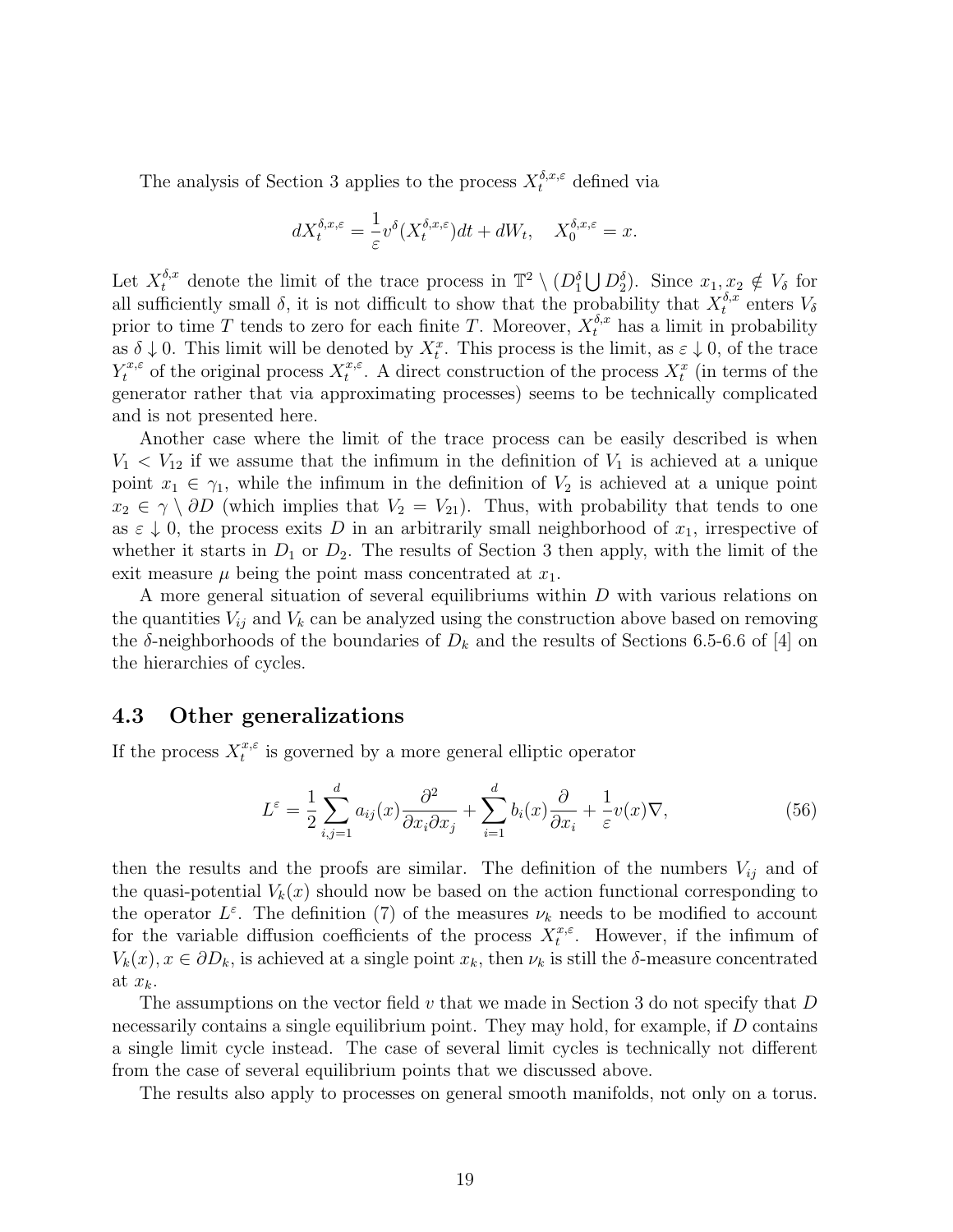#### 4.4 More on the limiting process

The non-standard boundary problem introduced in Section 2 and the corresponding Markov process with jumps at the boundary arise in other situations, not just in the large deviation case. Consider, for example, a vector field  $v$  with closed flow lines that is equal to zero outside of  $\overline{D}$  such that  $\partial D$  serves as one of the flow lines (see Figure 4).



Figure 4: The flow lines inside D.

We expect that the trace in  $\mathbb{T}^2 \setminus D$  of the process  $X_t^{x,\varepsilon}$  with generator (56) converges, as  $\varepsilon \downarrow 0$ , to the process described in Section 2. The measure  $\nu$  on  $\partial D$  will be defined by the values of v in an arbitrarily small neighborhood of  $\partial D$  and by the diffusion coefficients  $a_{ij}$  on  $\partial D$  and can be calculated explicitly.

**Acknowledgements**: While working on this article, M. Freidlin was supported by NSF grant DMS-1411866 and L. Koralov was supported by NSF grant DMS-1309084.

## References

- [1] Day M., Mathematical Apprach to the problem of noise induced exit, Stochastic Analysis, Control, Optimization, and Applications. A volume in honor of W. H. Fleming. Editors: W. McEneauey, G. Yin, Q. Zhang. Birkhauser, Boston, 1999, pp 269-287.
- [2] Dynkin E. B., Markov Processes, Springer-Velag, Berlin, Heidelberg, New York, 1965.